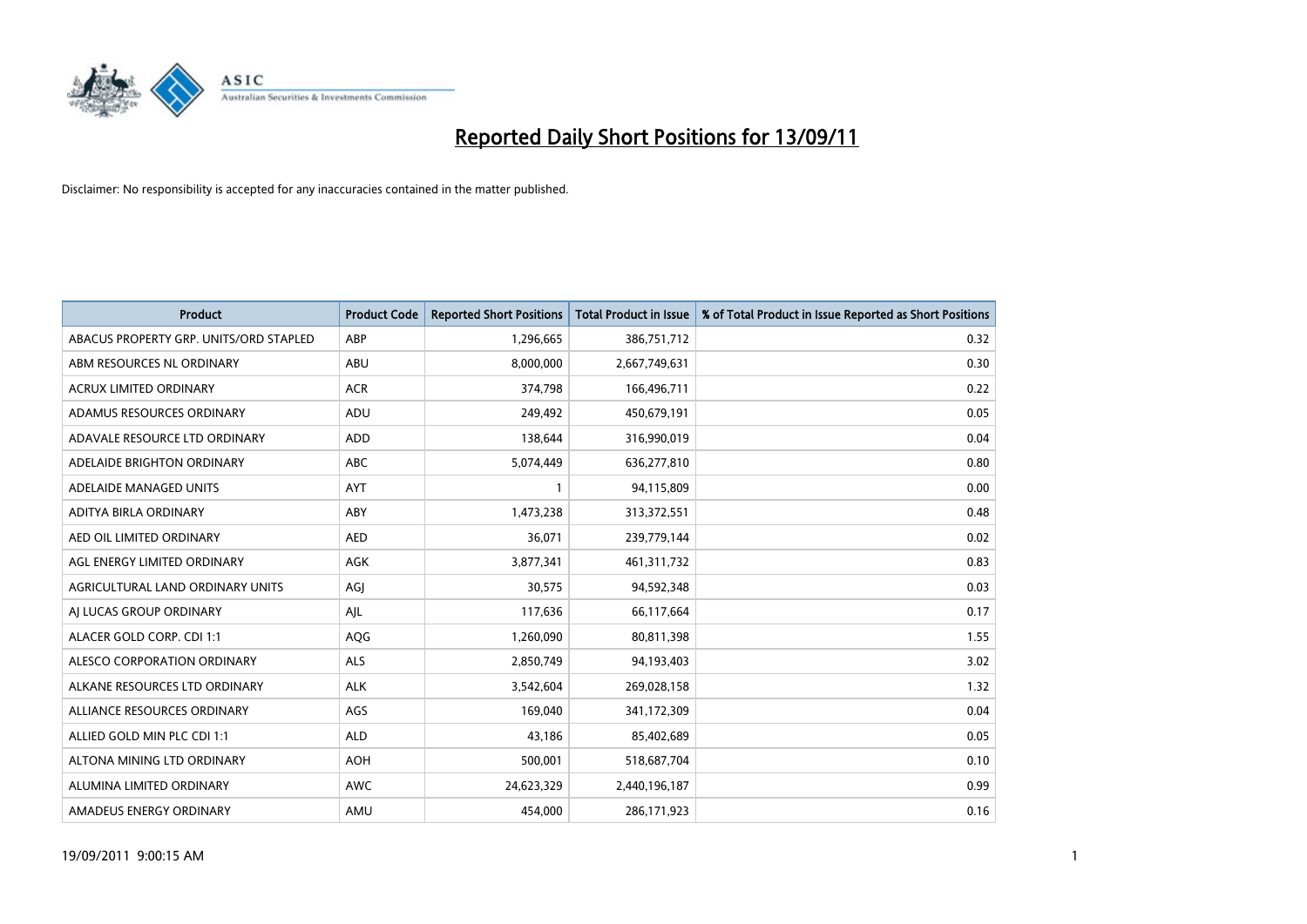

| <b>Product</b>                          | <b>Product Code</b> | <b>Reported Short Positions</b> | Total Product in Issue | % of Total Product in Issue Reported as Short Positions |
|-----------------------------------------|---------------------|---------------------------------|------------------------|---------------------------------------------------------|
| AMALGAMATED HOLDINGS ORDINARY           | <b>AHD</b>          | 1,504                           | 157,472,748            | 0.00                                                    |
| AMCOR LIMITED ORDINARY                  | <b>AMC</b>          | 4,188,397                       | 1,227,572,318          | 0.33                                                    |
| AMP LIMITED ORDINARY                    | AMP                 | 39,287,263                      | 2,811,693,913          | 1.38                                                    |
| AMPELLA MINING ORDINARY                 | <b>AMX</b>          | 850,826                         | 204,985,108            | 0.42                                                    |
| ANSELL LIMITED ORDINARY                 | <b>ANN</b>          | 2,458,120                       | 133,033,772            | 1.84                                                    |
| ANZ BANKING GRP LTD ORDINARY            | ANZ                 | 11,401,868                      | 2,628,902,711          | 0.44                                                    |
| APA GROUP STAPLED SECURITIES            | <b>APA</b>          | 6,384,987                       | 634,116,029            | 0.98                                                    |
| APEX MINERALS NL ORDINARY               | <b>AXM</b>          | 885,146                         | 5,550,243,713          | 0.02                                                    |
| APN EUROPEAN RETAIL UNITS STAPLED SEC.  | <b>AEZ</b>          | 11,832                          | 544,910,660            | 0.00                                                    |
| APN NEWS & MEDIA ORDINARY               | <b>APN</b>          | 27,292,018                      | 618,568,292            | 4.42                                                    |
| AQUARIUS PLATINUM. ORDINARY             | <b>AOP</b>          | 5,056,524                       | 470,167,206            | 1.07                                                    |
| AQUILA RESOURCES ORDINARY               | <b>AQA</b>          | 5,925,492                       | 374,368,499            | 1.57                                                    |
| ARAFURA RESOURCE LTD ORDINARY           | <b>ARU</b>          | 8,049,984                       | 367,980,342            | 2.17                                                    |
| ARB CORPORATION ORDINARY                | <b>ARP</b>          | 5.088                           | 72,481,302             | 0.00                                                    |
| ARDENT LEISURE GROUP STAPLED SECURITIES | AAD                 | 755,234                         | 324, 167, 221          | 0.22                                                    |
| ARISTOCRAT LEISURE ORDINARY             | <b>ALL</b>          | 22,847,336                      | 536,480,307            | 4.25                                                    |
| <b>ASCIANO LIMITED ORDINARY</b>         | <b>AIO</b>          | 18,228,643                      | 2,926,103,883          | 0.63                                                    |
| ASG GROUP LIMITED ORDINARY              | <b>ASZ</b>          | 288,560                         | 169,117,796            | 0.17                                                    |
| ASPEN GROUP ORD/UNITS STAPLED           | APZ                 | 1,168,364                       | 584,985,037            | 0.20                                                    |
| ASPIRE MINING LTD ORDINARY              | <b>AKM</b>          | 1,820,164                       | 540,594,556            | 0.34                                                    |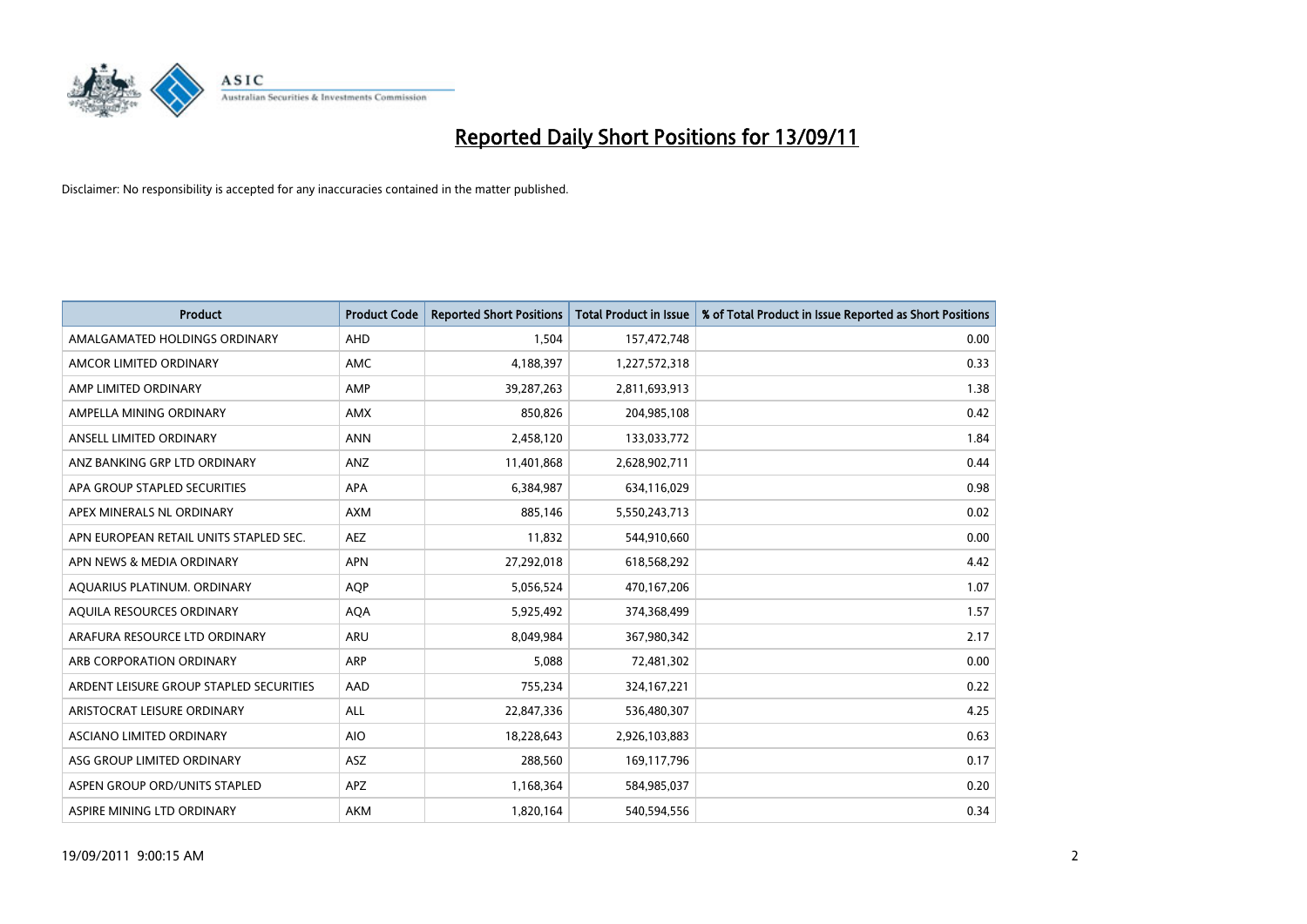

| <b>Product</b>                          | <b>Product Code</b> | <b>Reported Short Positions</b> | Total Product in Issue | % of Total Product in Issue Reported as Short Positions |
|-----------------------------------------|---------------------|---------------------------------|------------------------|---------------------------------------------------------|
| <b>ASTON RES LTD ORDINARY</b>           | <b>AZT</b>          | 1,090,537                       | 204,527,604            | 0.53                                                    |
| ASTRO JAP PROP GROUP STAPLED SECURITIES | AIA                 | 28,020                          | 58,445,002             | 0.05                                                    |
| ASX LIMITED ORDINARY                    | <b>ASX</b>          | 1,680,623                       | 175,136,729            | 0.96                                                    |
| ATLANTIC LIMITED ORDINARY               | ATI                 | 20,575                          | 114,244,850            | 0.02                                                    |
| ATLAS IRON LIMITED ORDINARY             | AGO                 | 8,911,895                       | 827,181,142            | 1.06                                                    |
| <b>AURORA OIL &amp; GAS ORDINARY</b>    | <b>AUT</b>          | 7,784,270                       | 411,155,343            | 1.88                                                    |
| AUSDRILL LIMITED ORDINARY               | <b>ASL</b>          | 26,646                          | 301,685,848            | 0.00                                                    |
| AUSENCO LIMITED ORDINARY                | AAX                 | 1,493,357                       | 122,987,022            | 1.21                                                    |
| AUSGOLD LIMITED ORDINARY                | <b>AUC</b>          | 75,160                          | 84,853,812             | 0.09                                                    |
| <b>AUSTAL LIMITED ORDINARY</b>          | ASB                 | 469,497                         | 188,069,638            | 0.24                                                    |
| AUSTAR UNITED ORDINARY                  | <b>AUN</b>          | 2,074,852                       | 1,271,505,737          | 0.16                                                    |
| AUSTBROKERS HOLDINGS ORDINARY           | <b>AUB</b>          | 2                               | 54,658,736             | 0.00                                                    |
| AUSTIN ENGINEERING ORDINARY             | <b>ANG</b>          | 2,747                           | 72,014,403             | 0.00                                                    |
| <b>AUSTRALAND ASSETS ASSETS</b>         | AAZPB               | 1.168                           | 2,750,000              | 0.04                                                    |
| AUSTRALAND PROPERTY STAPLED SECURITY    | <b>ALZ</b>          | 679,046                         | 576,846,597            | 0.12                                                    |
| AUSTRALIAN AGRICULT, ORDINARY           | <b>AAC</b>          | 1,217,952                       | 312,892,824            | 0.38                                                    |
| <b>AUSTRALIAN EDUCATION UNITS</b>       | <b>AEU</b>          | 625,000                         | 175,465,397            | 0.36                                                    |
| AUSTRALIAN INFRASTR. UNITS/ORDINARY     | <b>AIX</b>          | 4,400,871                       | 620,733,944            | 0.70                                                    |
| AUSTRALIAN MINES LTD ORDINARY           | <b>AUZ</b>          | 1,400,000                       | 636,910,317            | 0.22                                                    |
| AUSTRALIAN PHARM. ORDINARY              | API                 | 2,030,530                       | 488,115,883            | 0.41                                                    |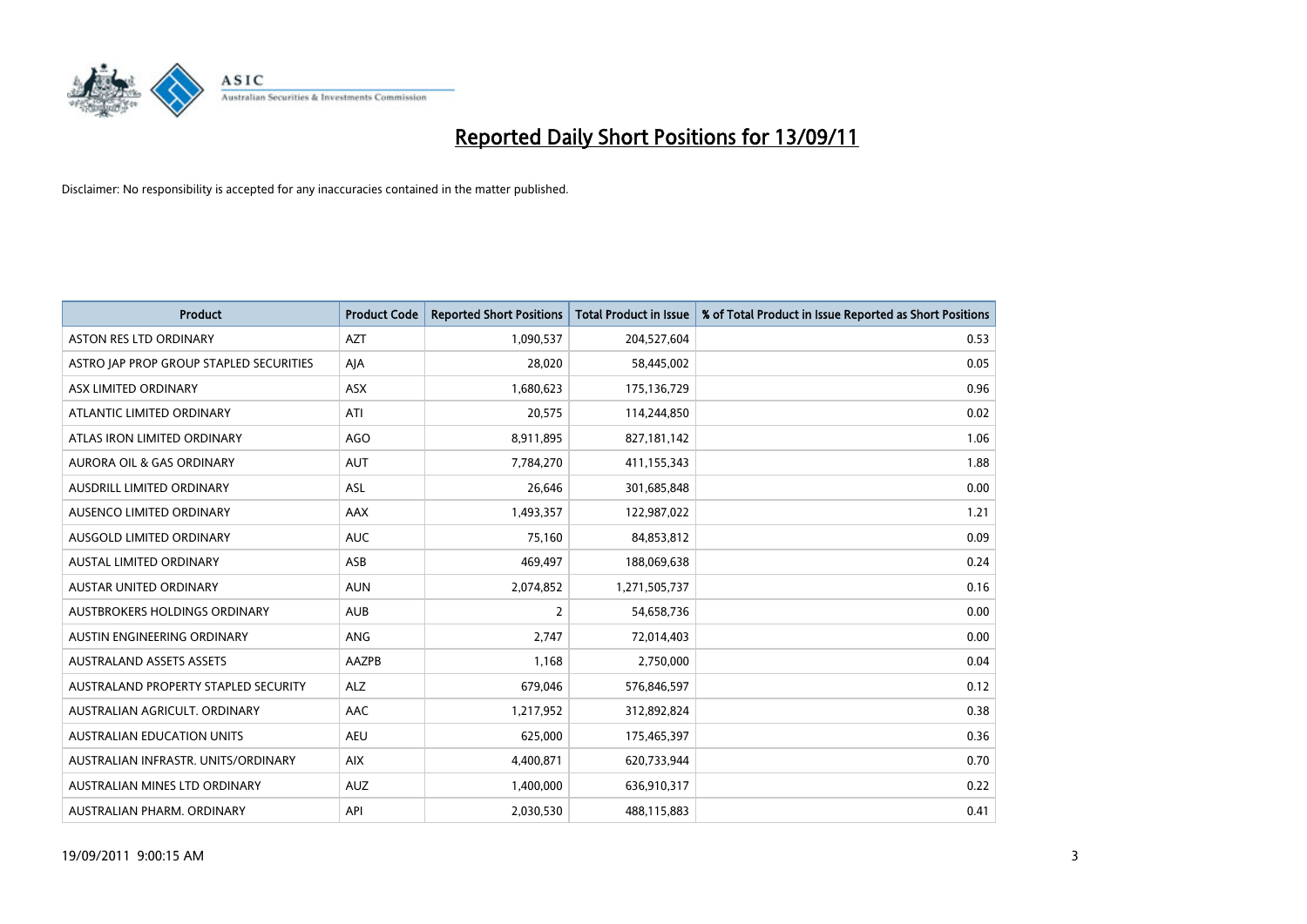

| <b>Product</b>                       | <b>Product Code</b> | <b>Reported Short Positions</b> | <b>Total Product in Issue</b> | % of Total Product in Issue Reported as Short Positions |
|--------------------------------------|---------------------|---------------------------------|-------------------------------|---------------------------------------------------------|
| <b>AUTOMOTIVE HOLDINGS ORDINARY</b>  | <b>AHE</b>          | 27.487                          | 260,579,682                   | 0.01                                                    |
| AVANCO RESOURCES LTD ORDINARY        | <b>AVB</b>          | 1,280,527                       | 790,453,517                   | 0.16                                                    |
| AVEXA LIMITED ORDINARY               | <b>AVX</b>          | 243,657                         | 847,688,779                   | 0.03                                                    |
| AVIENNINGS LIMITED ORDINARY          | <b>AVJ</b>          | 520,000                         | 274,588,694                   | 0.19                                                    |
| AWE LIMITED ORDINARY                 | <b>AWE</b>          | 3,178,794                       | 521,871,941                   | 0.61                                                    |
| AZUMAH RESOURCES ORDINARY            | <b>AZM</b>          | 278,605                         | 281,650,356                   | 0.10                                                    |
| <b>BANDANNA ENERGY ORDINARY</b>      | <b>BND</b>          | 641,722                         | 526,946,930                   | 0.11                                                    |
| BANK OF QUEENSLAND. ORDINARY         | <b>BOO</b>          | 9,411,900                       | 225,369,547                   | 4.16                                                    |
| <b>BANNERMAN RESOURCES ORDINARY</b>  | <b>BMN</b>          | 133,708                         | 234,435,934                   | 0.06                                                    |
| <b>BASE RES LIMITED ORDINARY</b>     | <b>BSE</b>          | 434.049                         | 419,332,023                   | 0.10                                                    |
| BATHURST RESOURCES ORDINARY          | <b>BTU</b>          | 6,877,395                       | 688,247,997                   | 0.99                                                    |
| BAUXITE RESOURCE LTD ORDINARY        | <b>BAU</b>          | 109,797                         | 235,379,896                   | 0.05                                                    |
| <b>BC IRON LIMITED ORDINARY</b>      | <b>BCI</b>          | 263,211                         | 94,881,000                    | 0.27                                                    |
| <b>BEACH ENERGY LIMITED ORDINARY</b> | <b>BPT</b>          | 3,147,832                       | 1,103,127,711                 | 0.27                                                    |
| BEADELL RESOURCE LTD ORDINARY        | <b>BDR</b>          | 589.442                         | 657,906,946                   | 0.10                                                    |
| BENDIGO AND ADELAIDE ORDINARY        | <b>BEN</b>          | 6,958,320                       | 360,412,014                   | 1.91                                                    |
| BERKELEY RESOURCES ORDINARY          | <b>BKY</b>          | 870,432                         | 174,298,273                   | 0.50                                                    |
| BETASHARES ASX RES ETF UNITS         | <b>ORE</b>          | 118,220                         | 4,519,665                     | 2.62                                                    |
| <b>BHP BILLITON LIMITED ORDINARY</b> | <b>BHP</b>          | 44,414,553                      | 3,211,496,105                 | 1.32                                                    |
| <b>BILLABONG ORDINARY</b>            | <b>BBG</b>          | 21,344,305                      | 254,037,587                   | 8.40                                                    |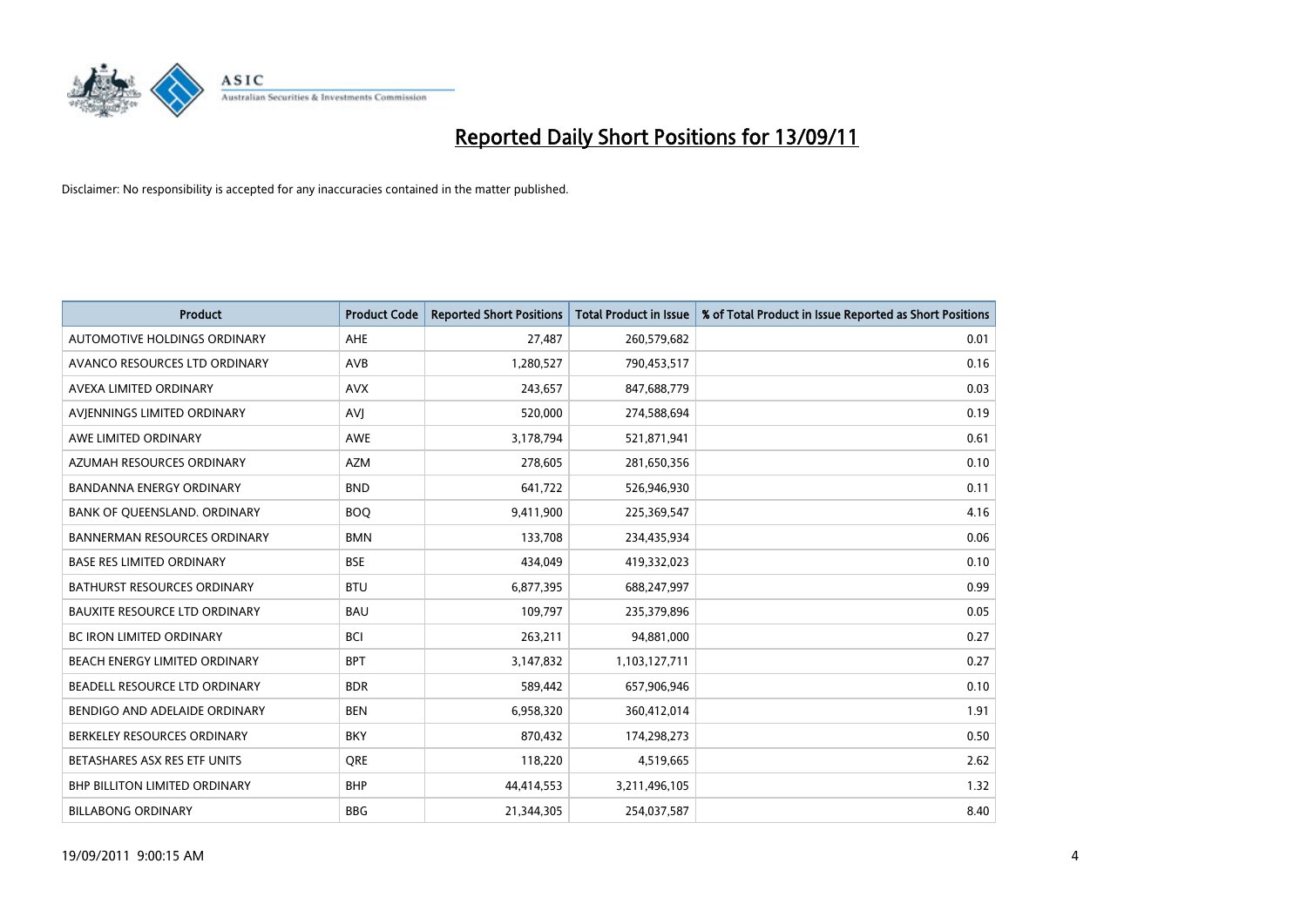

| <b>Product</b>                      | <b>Product Code</b> | <b>Reported Short Positions</b> | <b>Total Product in Issue</b> | % of Total Product in Issue Reported as Short Positions |
|-------------------------------------|---------------------|---------------------------------|-------------------------------|---------------------------------------------------------|
| <b>BIOTA HOLDINGS ORDINARY</b>      | <b>BTA</b>          | 2,009,736                       | 181,703,711                   | 1.10                                                    |
| <b>BISALLOY STEEL ORDINARY</b>      | <b>BIS</b>          | 84,480                          | 216,455,965                   | 0.04                                                    |
| BKI INVESTMENT LTD ORDINARY         | <b>BKI</b>          | 508                             | 425,549,573                   | 0.00                                                    |
| BLACKTHORN RESOURCES ORDINARY       | <b>BTR</b>          | 35,848                          | 122,918,000                   | 0.03                                                    |
| <b>BLUESCOPE STEEL LTD ORDINARY</b> | <b>BSL</b>          | 75,316,032                      | 1,842,207,385                 | 4.09                                                    |
| <b>BOART LONGYEAR ORDINARY</b>      | <b>BLY</b>          | 8,542,064                       | 461,163,412                   | 1.85                                                    |
| <b>BOOM LOGISTICS ORDINARY</b>      | <b>BOL</b>          | 397,313                         | 465,011,147                   | 0.08                                                    |
| BORAL LIMITED. ORDINARY             | <b>BLD</b>          | 42,028,543                      | 729,925,990                   | 5.72                                                    |
| BOTSWANA METALS LTD ORDINARY        | <b>BML</b>          | 7,000                           | 143,717,013                   | 0.00                                                    |
| <b>BOW ENERGY LIMITED ORDINARY</b>  | <b>BOW</b>          | 3,608,367                       | 351,683,973                   | 1.02                                                    |
| <b>BRADKEN LIMITED ORDINARY</b>     | <b>BKN</b>          | 5,068,450                       | 161,849,910                   | 3.12                                                    |
| <b>BRAMBLES LIMITED ORDINARY</b>    | <b>BXB</b>          | 15,535,346                      | 1,480,186,939                 | 1.02                                                    |
| BREVILLE GROUP LTD ORDINARY         | <b>BRG</b>          | 3,150                           | 130,095,322                   | 0.00                                                    |
| <b>BRICKWORKS LIMITED ORDINARY</b>  | <b>BKW</b>          | 64,321                          | 147,567,333                   | 0.05                                                    |
| <b>BROCKMAN RESOURCES ORDINARY</b>  | <b>BRM</b>          | 63,069                          | 144,803,151                   | 0.04                                                    |
| BT INVESTMENT MNGMNT ORDINARY       | <b>BTT</b>          | 1,401,737                       | 160,000,000                   | 0.88                                                    |
| <b>BURU ENERGY ORDINARY</b>         | <b>BRU</b>          | 4,233,251                       | 210,240,549                   | 2.01                                                    |
| <b>BWP TRUST ORDINARY UNITS</b>     | <b>BWP</b>          | 628,947                         | 520,012,793                   | 0.11                                                    |
| CABCHARGE AUSTRALIA ORDINARY        | CAB                 | 720,162                         | 120,437,014                   | 0.59                                                    |
| <b>CALTEX AUSTRALIA ORDINARY</b>    | <b>CTX</b>          | 8,684,080                       | 270,000,000                   | 3.19                                                    |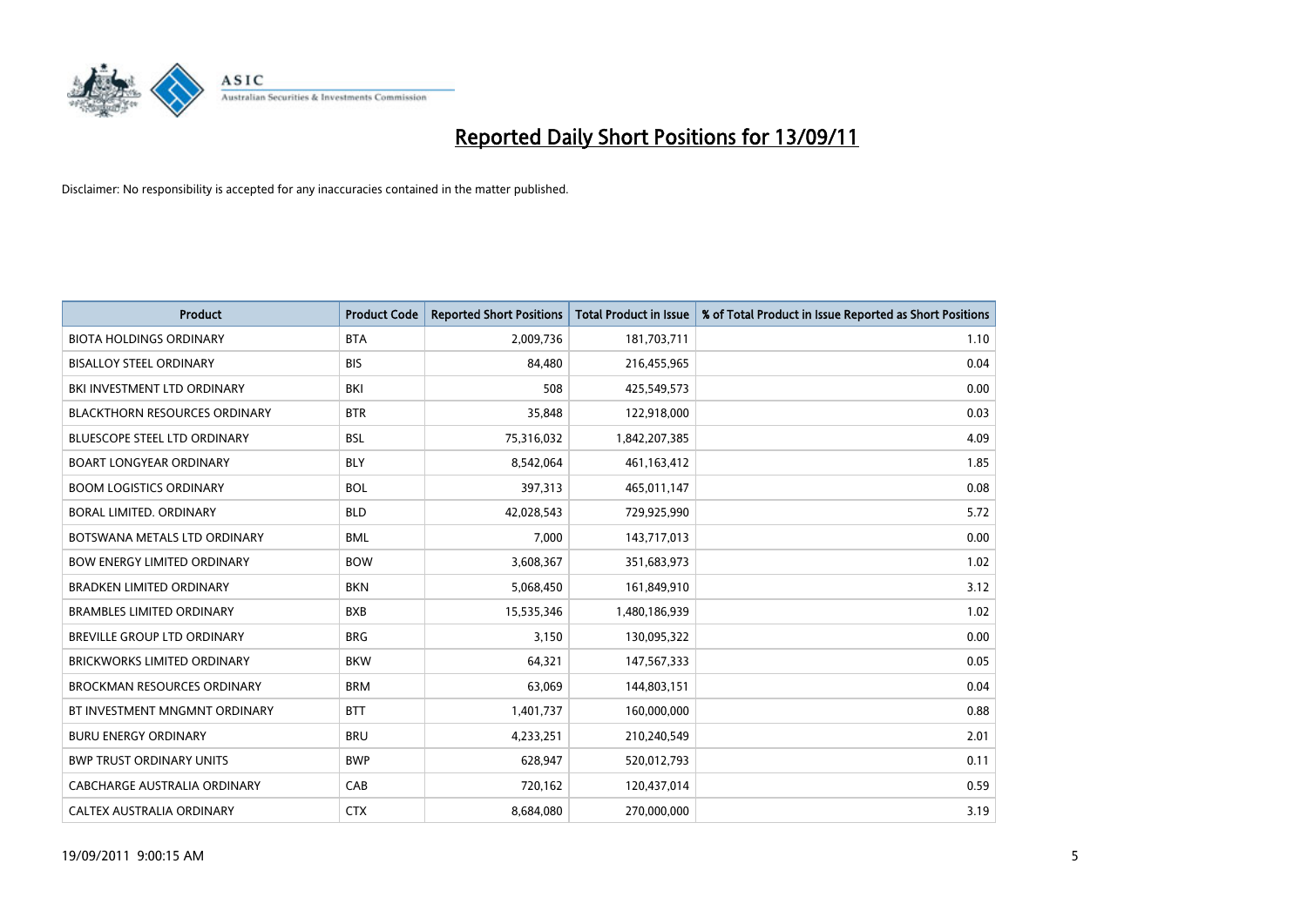

| <b>Product</b>                                | <b>Product Code</b> | <b>Reported Short Positions</b> | Total Product in Issue | % of Total Product in Issue Reported as Short Positions |
|-----------------------------------------------|---------------------|---------------------------------|------------------------|---------------------------------------------------------|
| <b>CAMPBELL BROTHERS ORDINARY</b>             | <b>CPB</b>          | 112,353                         | 67,503,411             | 0.15                                                    |
| CAPE LAMBERT RES LTD ORDINARY                 | <b>CFE</b>          | 1,096,490                       | 631,399,603            | 0.18                                                    |
| CARABELLA RES LTD ORDINARY                    | <b>CLR</b>          | 205,571                         | 92,389,409             | 0.22                                                    |
| <b>CARBON ENERGY ORDINARY</b>                 | <b>CNX</b>          | 1,168,549                       | 698,517,858            | 0.15                                                    |
| <b>CARINDALE PROPERTY UNIT</b>                | <b>CDP</b>          | 10.870                          | 70,000,000             | 0.02                                                    |
| CARNARVON PETROLEUM ORDINARY                  | <b>CVN</b>          | 2,406,286                       | 690,320,634            | 0.34                                                    |
| <b>CARNEGIE WAVE ENERGY ORDINARY</b>          | <b>CWE</b>          | 83.000                          | 899,087,627            | 0.01                                                    |
| <b>CARPATHIAN RESOURCES ORDINARY</b>          | <b>CPN</b>          | 75,000                          | 265,533,501            | 0.03                                                    |
| CARPENTARIA EXP. LTD ORDINARY                 | CAP                 | 9,777                           | 98,741,301             | 0.01                                                    |
| CARSALES.COM LTD ORDINARY                     | <b>CRZ</b>          | 13,382,087                      | 233,879,722            | 5.70                                                    |
| <b>CASH CONVERTERS ORDINARY</b>               | CCV                 | 157,732                         | 379,761,025            | 0.04                                                    |
| <b>CASPIAN OIL &amp; GAS ORDINARY</b>         | <b>CIG</b>          | 50,000                          | 1,331,500,513          | 0.00                                                    |
| CATALPA RESOURCES ORDINARY                    | CAH                 | 289.097                         | 178,299,049            | 0.16                                                    |
| <b>CELLNET GROUP ORDINARY</b>                 | <b>CLT</b>          | 1.342                           | 61,232,953             | 0.00                                                    |
| CENTRAL PETROLEUM ORDINARY                    | <b>CTP</b>          | 11,455                          | 982,304,842            | 0.00                                                    |
| <b>CENTRO PROPERTIES UNITS/ORD STAPLED</b>    | <b>CNP</b>          | 52,855                          | 972,414,514            | 0.00                                                    |
| <b>CENTRO RETAIL GROUP STAPLED SECURITIES</b> | <b>CER</b>          | 644,385                         | 2,286,399,424          | 0.02                                                    |
| CERAMIC FUEL CELLS ORDINARY                   | <b>CFU</b>          | 641,642                         | 1,201,353,566          | 0.05                                                    |
| <b>CERRO RESOURCES NL ORDINARY</b>            | <b>CIO</b>          | 12,172                          | 748,268,606            | 0.00                                                    |
| <b>CFS RETAIL PROPERTY UNITS</b>              | <b>CFX</b>          | 61,721,143                      | 2,839,591,911          | 2.14                                                    |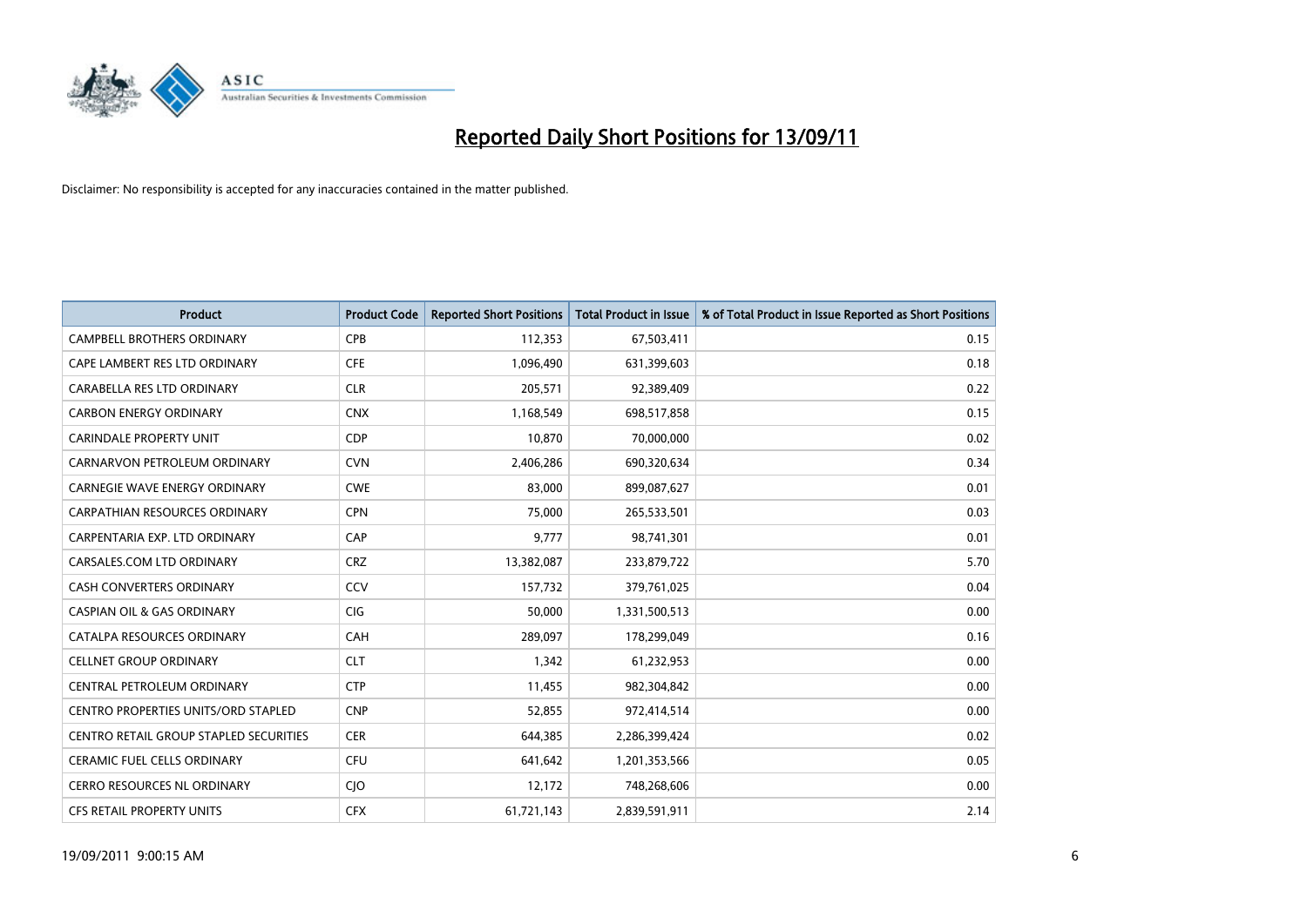

| <b>Product</b>                           | <b>Product Code</b> | <b>Reported Short Positions</b> | Total Product in Issue | % of Total Product in Issue Reported as Short Positions |
|------------------------------------------|---------------------|---------------------------------|------------------------|---------------------------------------------------------|
| <b>CGA MINING LIMITED ORDINARY</b>       | <b>CGX</b>          | 39,020                          | 333,475,726            | 0.01                                                    |
| CHALLENGER DIV.PRO. STAPLED UNITS        | <b>CDI</b>          | 427,714                         | 898,159,765            | 0.05                                                    |
| <b>CHALLENGER INFRAST, STAPLED UNITS</b> | <b>CIF</b>          | 26,345                          | 316,223,785            | 0.01                                                    |
| CHALLENGER LIMITED ORDINARY              | <b>CGF</b>          | 12,092,213                      | 492,807,490            | 2.44                                                    |
| <b>CHANDLER MACLEOD LTD ORDINARY</b>     | <b>CMG</b>          | 11,970                          | 466,466,720            | 0.00                                                    |
| CHARTER HALL GROUP STAPLED US PROHIBIT.  | <b>CHC</b>          | 945.706                         | 308,040,283            | 0.30                                                    |
| <b>CHARTER HALL OFFICE UNIT</b>          | COO                 | 6,010,955                       | 493,319,730            | 1.21                                                    |
| <b>CHARTER HALL RETAIL UNITS</b>         | <b>CQR</b>          | 1,393,734                       | 302,162,079            | 0.45                                                    |
| CITIGOLD CORP LTD ORDINARY               | <b>CTO</b>          | 2,059,217                       | 1,105,078,301          | 0.18                                                    |
| CLINUVEL PHARMACEUT, ORDINARY            | <b>CUV</b>          | 4,127                           | 30,381,706             | 0.01                                                    |
| <b>CLOUGH LIMITED ORDINARY</b>           | <b>CLO</b>          | 203,490                         | 769,801,269            | 0.03                                                    |
| CMA CORPORATION LTD DEFERRED SETTLEMENT  | <b>CMVDA</b>        | 10,000                          | 217,866,108            | 0.00                                                    |
| <b>CO2 GROUP LIMITED ORDINARY</b>        | COZ                 | 400.000                         | 280,309,888            | 0.14                                                    |
| <b>COAL &amp; ALLIED ORDINARY</b>        | <b>CNA</b>          | 2,460                           | 86,584,735             | 0.00                                                    |
| COAL OF AFRICA LTD ORDINARY              | <b>CZA</b>          | 566,095                         | 531,639,661            | 0.11                                                    |
| <b>COALSPUR MINES LTD ORDINARY</b>       | <b>CPL</b>          | 917,450                         | 579,768,744            | 0.15                                                    |
| <b>COBAR CONSOLIDATED ORDINARY</b>       | CCU                 | 48,661                          | 175,313,488            | 0.03                                                    |
| COCA-COLA AMATIL ORDINARY                | <b>CCL</b>          | 5,317,664                       | 758,281,096            | 0.70                                                    |
| <b>COCHLEAR LIMITED ORDINARY</b>         | <b>COH</b>          | 2,168,314                       | 56,877,410             | 3.82                                                    |
| COCKATOO COAL ORDINARY                   | <b>COK</b>          | 5,802,830                       | 1,016,196,908          | 0.56                                                    |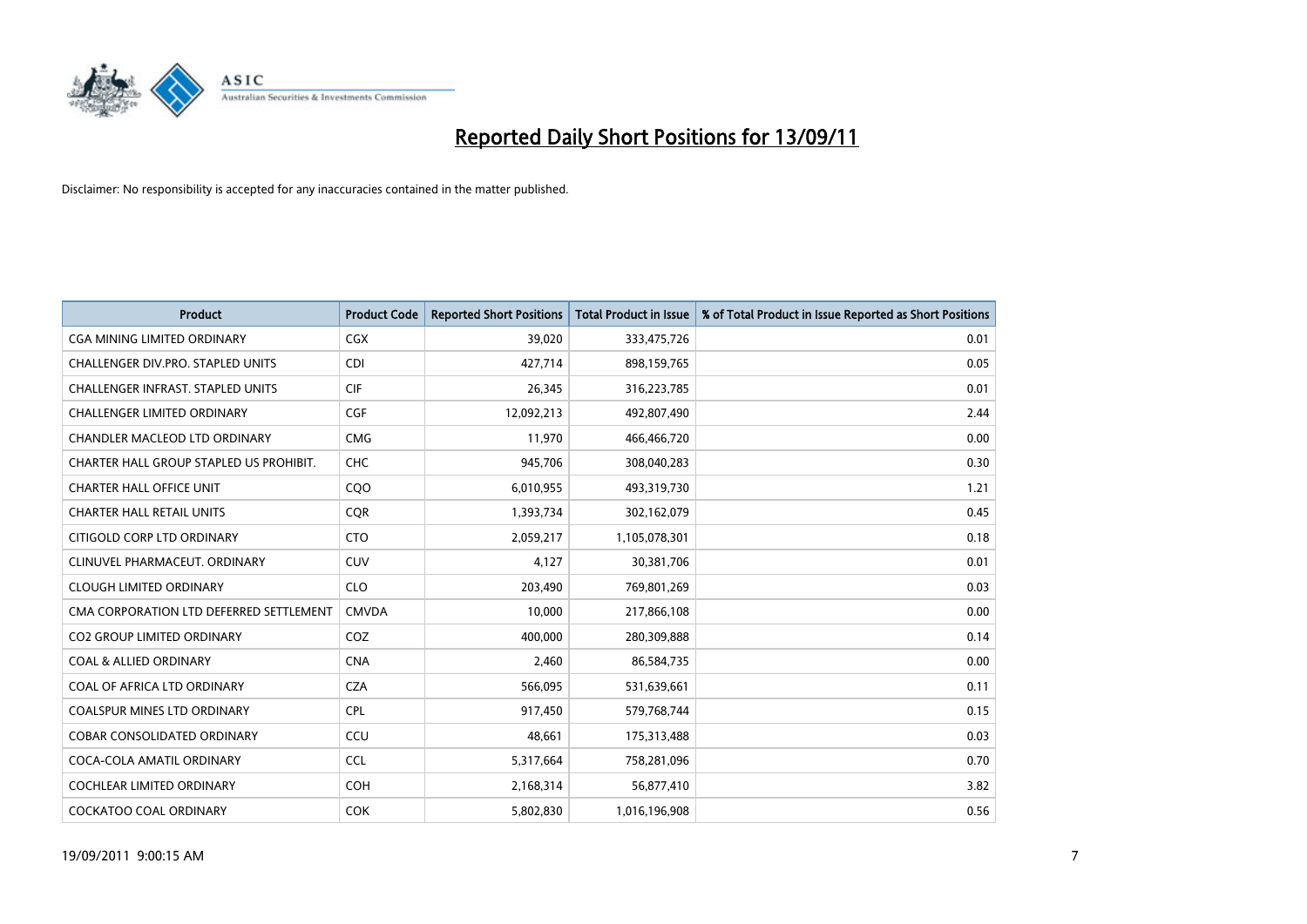

| <b>Product</b>                          | <b>Product Code</b> | <b>Reported Short Positions</b> | Total Product in Issue | % of Total Product in Issue Reported as Short Positions |
|-----------------------------------------|---------------------|---------------------------------|------------------------|---------------------------------------------------------|
| <b>COFFEY INTERNATIONAL ORDINARY</b>    | <b>COF</b>          | 49,536                          | 134,066,081            | 0.04                                                    |
| <b>COKAL LTD ORDINARY</b>               | <b>CKA</b>          | 788,456                         | 130,100,735            | 0.60                                                    |
| COMMONWEALTH BANK, ORDINARY             | <b>CBA</b>          | 31,305,824                      | 1,558,713,344          | 1.98                                                    |
| COMMONWEALTH PROP ORDINARY UNITS        | <b>CPA</b>          | 35,681,224                      | 2,458,123,552          | 1.47                                                    |
| <b>COMPASS RESOURCES ORDINARY</b>       | <b>CMR</b>          | 160,952                         | 147,402,920            | 0.11                                                    |
| <b>COMPUTERSHARE LTD ORDINARY</b>       | <b>CPU</b>          | 5,694,559                       | 555,664,059            | 1.02                                                    |
| <b>CONNECTEAST GROUP STAPLED</b>        | <b>CEU</b>          | 11,114,863                      | 3,940,145,951          | 0.27                                                    |
| CONQUEST MINING ORDINARY                | <b>CQT</b>          | 260,146                         | 583,241,478            | 0.03                                                    |
| CONSOLIDATED MEDIA, ORDINARY            | <b>CMI</b>          | 1,222,711                       | 561,834,996            | 0.22                                                    |
| <b>CONTANGO MICROCAP ORDINARY</b>       | <b>CTN</b>          | 7,500                           | 146,423,793            | 0.01                                                    |
| <b>COOPER ENERGY LTD ORDINARY</b>       | <b>COE</b>          | 89,539                          | 292,576,001            | 0.03                                                    |
| <b>COPPER STRIKE LTD ORDINARY</b>       | <b>CSE</b>          | 714                             | 129,455,571            | 0.00                                                    |
| <b>CORDLIFE LIMITED ORDINARY</b>        | CBB                 |                                 | 150,887,354            | 0.00                                                    |
| <b>COUNT FINANCIAL ORDINARY</b>         | COU                 | 428,808                         | 262,282,684            | 0.16                                                    |
| <b>CREDIT CORP GROUP ORDINARY</b>       | <b>CCP</b>          | 2,100                           | 45,210,752             | 0.00                                                    |
| <b>CROMWELL PROP STAPLED SECURITIES</b> | <b>CMW</b>          | 196,093                         | 966,845,859            | 0.02                                                    |
| <b>CROWN LIMITED ORDINARY</b>           | <b>CWN</b>          | 1,599,878                       | 754,131,800            | 0.20                                                    |
| <b>CSG LIMITED ORDINARY</b>             | CSV                 | 864,968                         | 282,567,499            | 0.30                                                    |
| <b>CSL LIMITED ORDINARY</b>             | <b>CSL</b>          | 7,224,243                       | 527,976,541            | 1.35                                                    |
| <b>CSR LIMITED ORDINARY</b>             | <b>CSR</b>          | 22,251,484                      | 506,000,315            | 4.38                                                    |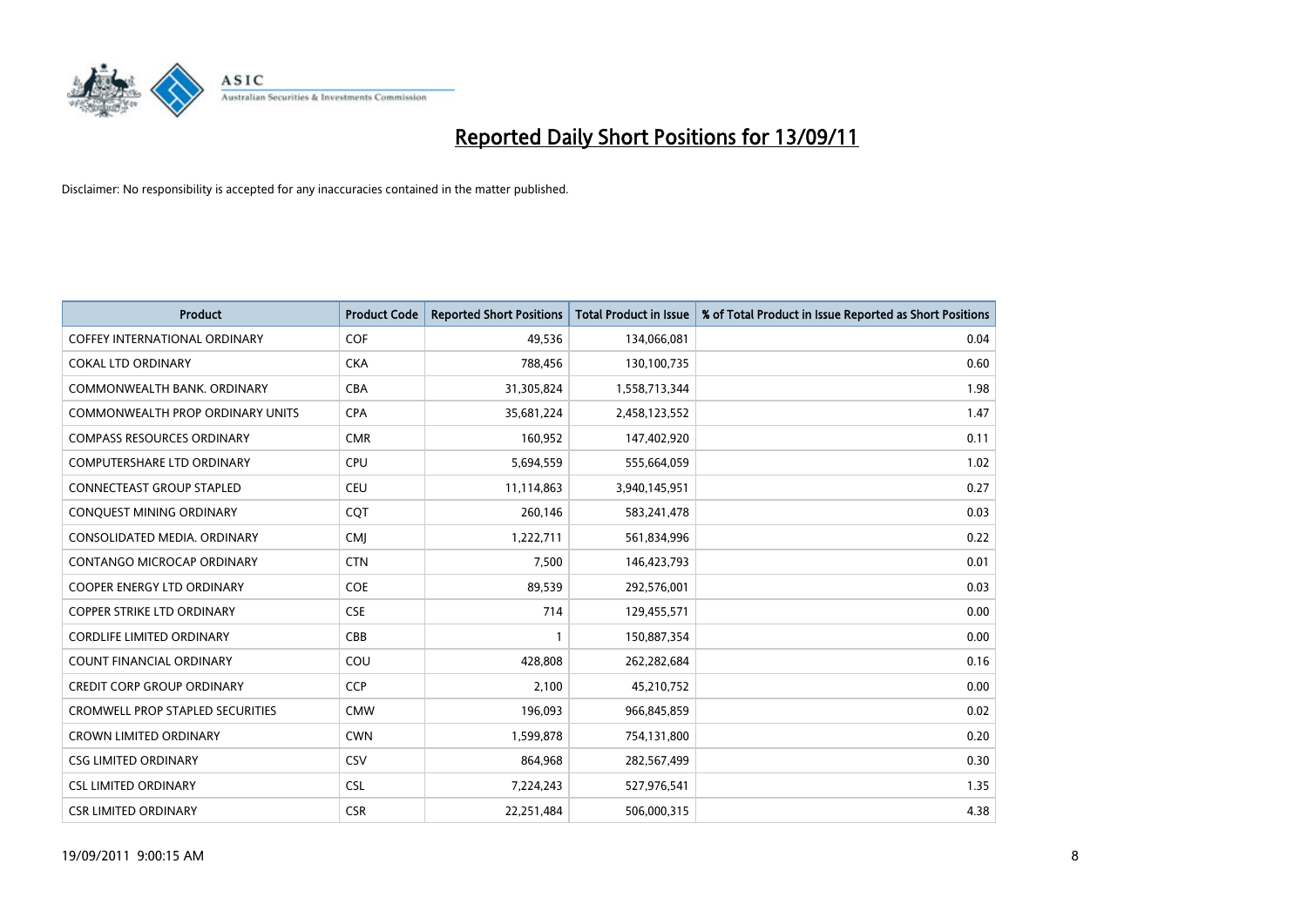

| <b>Product</b>                      | <b>Product Code</b> | <b>Reported Short Positions</b> | Total Product in Issue | % of Total Product in Issue Reported as Short Positions |
|-------------------------------------|---------------------|---------------------------------|------------------------|---------------------------------------------------------|
| <b>CUDECO LIMITED ORDINARY</b>      | CDU                 | 1,704,060                       | 138,649,865            | 1.22                                                    |
| <b>CUE ENERGY RESOURCE ORDINARY</b> | <b>CUE</b>          | 79.007                          | 695,153,053            | 0.01                                                    |
| <b>CUSTOMERS LIMITED ORDINARY</b>   | <b>CUS</b>          | 231,000                         | 134,869,357            | 0.16                                                    |
| DART ENERGY LTD ORDINARY            | <b>DTE</b>          | 5,909,909                       | 720,875,002            | 0.81                                                    |
| DAVID JONES LIMITED ORDINARY        | <b>DIS</b>          | 49,050,451                      | 520,751,395            | 9.42                                                    |
| DECMIL GROUP LIMITED ORDINARY       | <b>DCG</b>          | 93,066                          | 124,269,568            | 0.07                                                    |
| DEEP YELLOW LIMITED ORDINARY        | <b>DYL</b>          | 95.138                          | 1,128,506,403          | 0.01                                                    |
| DEVINE LIMITED ORDINARY             | <b>DVN</b>          | 1,000                           | 634,918,223            | 0.00                                                    |
| DEXUS PROPERTY GROUP STAPLED UNITS  | <b>DXS</b>          | 6,088,263                       | 4,839,024,176          | 0.11                                                    |
| DISCOVERY METALS LTD ORDINARY       | <b>DML</b>          | 6,238,032                       | 439,128,231            | 1.42                                                    |
| DOMINO PIZZA ENTERPR ORDINARY       | <b>DMP</b>          | 242,791                         | 69,024,674             | 0.35                                                    |
| DOWNER EDI LIMITED ORDINARY         | <b>DOW</b>          | 6,877,219                       | 429,100,296            | 1.58                                                    |
| DUET GROUP STAPLED US PROHIBIT.     | <b>DUE</b>          | 4,237,502                       | 1,091,628,341          | 0.38                                                    |
| DULUXGROUP LIMITED ORDINARY         | <b>DLX</b>          | 11,214,196                      | 367,456,259            | 3.02                                                    |
| <b>EASTERN STAR GAS ORDINARY</b>    | <b>ESG</b>          | 29,992,627                      | 992,317,041            | 3.01                                                    |
| ECHO ENTERTAINMENT ORDINARY         | EGP                 | 1,123,913                       | 688,019,737            | 0.16                                                    |
| <b>ELDERS LIMITED ORDINARY</b>      | <b>ELD</b>          | 17,691,583                      | 448,598,480            | 3.93                                                    |
| ELDORADO GOLD CORP CDI 1:1          | EAU                 | 14,837                          | 11,658,431             | 0.13                                                    |
| ELEMENTAL MINERALS ORDINARY         | <b>ELM</b>          | 187,802                         | 222,226,108            | 0.08                                                    |
| ELEMENTOS LIMITED ORDINARY          | <b>ELT</b>          | 16                              | 77,068,979             | 0.00                                                    |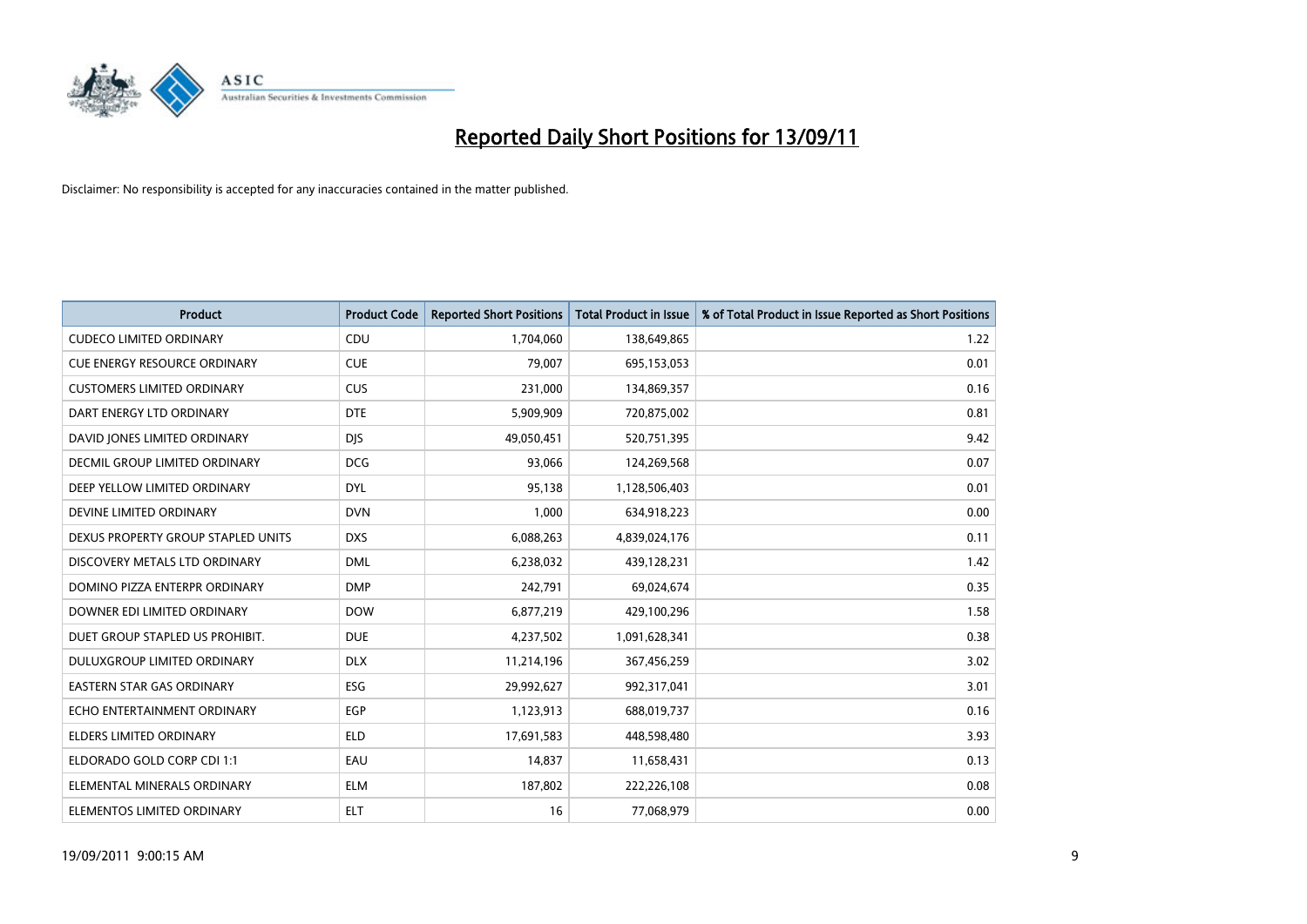

| <b>Product</b>                        | <b>Product Code</b> | <b>Reported Short Positions</b> | Total Product in Issue | % of Total Product in Issue Reported as Short Positions |
|---------------------------------------|---------------------|---------------------------------|------------------------|---------------------------------------------------------|
| ELIXIR PETROLEUM LTD ORDINARY         | <b>EXR</b>          | 324,400                         | 188,988,472            | 0.17                                                    |
| <b>EMECO HOLDINGS ORDINARY</b>        | <b>EHL</b>          | 695,188                         | 631,237,586            | 0.10                                                    |
| ENERGY RESOURCES ORDINARY 'A'         | <b>ERA</b>          | 5,333,811                       | 190,737,934            | 2.79                                                    |
| <b>ENERGY WORLD CORPOR. ORDINARY</b>  | <b>EWC</b>          | 20,212,725                      | 1,734,166,672          | 1.17                                                    |
| <b>ENTEK ENERGY LTD ORDINARY</b>      | ETE                 | 489.903                         | 510,657,387            | 0.10                                                    |
| <b>ENTELLECT LIMITED ORDINARY</b>     | <b>ESN</b>          | 464.050                         | 985,337,932            | 0.05                                                    |
| <b>ENVESTRA LIMITED ORDINARY</b>      | <b>ENV</b>          | 1,672,718                       | 1,468,560,201          | 0.12                                                    |
| <b>EXTRACT RESOURCES ORDINARY</b>     | <b>EXT</b>          | 590,150                         | 251,159,163            | 0.22                                                    |
| FAIRFAX MEDIA LTD ORDINARY            | <b>FXJ</b>          | 309,642,679                     | 2,351,955,725          | 13.16                                                   |
| <b>FAR LTD ORDINARY</b>               | <b>FAR</b>          | 21,000,000                      | 1,245,401,164          | 1.69                                                    |
| FERRAUS LIMITED ORDINARY              | <b>FRS</b>          | 340                             | 408,884,504            | 0.00                                                    |
| FISHER & PAYKEL APP. ORDINARY         | <b>FPA</b>          | 18,298                          | 724,235,162            | 0.00                                                    |
| FKP PROPERTY GROUP STAPLED SECURITIES | <b>FKP</b>          | 27,530,602                      | 1,185,077,223          | 2.28                                                    |
| FLEETWOOD CORP ORDINARY               | <b>FWD</b>          | 320.159                         | 58,122,158             | 0.56                                                    |
| FLETCHER BUILDING ORDINARY            | <b>FBU</b>          | 8,186,469                       | 678,573,570            | 1.21                                                    |
| FLEXIGROUP LIMITED ORDINARY           | <b>FXL</b>          | 33,396                          | 276,292,173            | 0.01                                                    |
| <b>FLIGHT CENTRE ORDINARY</b>         | <b>FLT</b>          | 4,728,381                       | 99,967,920             | 4.71                                                    |
| FLINDERS MINES LTD ORDINARY           | <b>FMS</b>          | 21,133,558                      | 1,820,839,571          | 1.15                                                    |
| <b>FORGE GROUP LIMITED ORDINARY</b>   | FGE                 | 123,776                         | 82,924,014             | 0.14                                                    |
| <b>FORTE ENERGY NL ORDINARY</b>       | <b>FTE</b>          | 2,658,986                       | 695,589,311            | 0.38                                                    |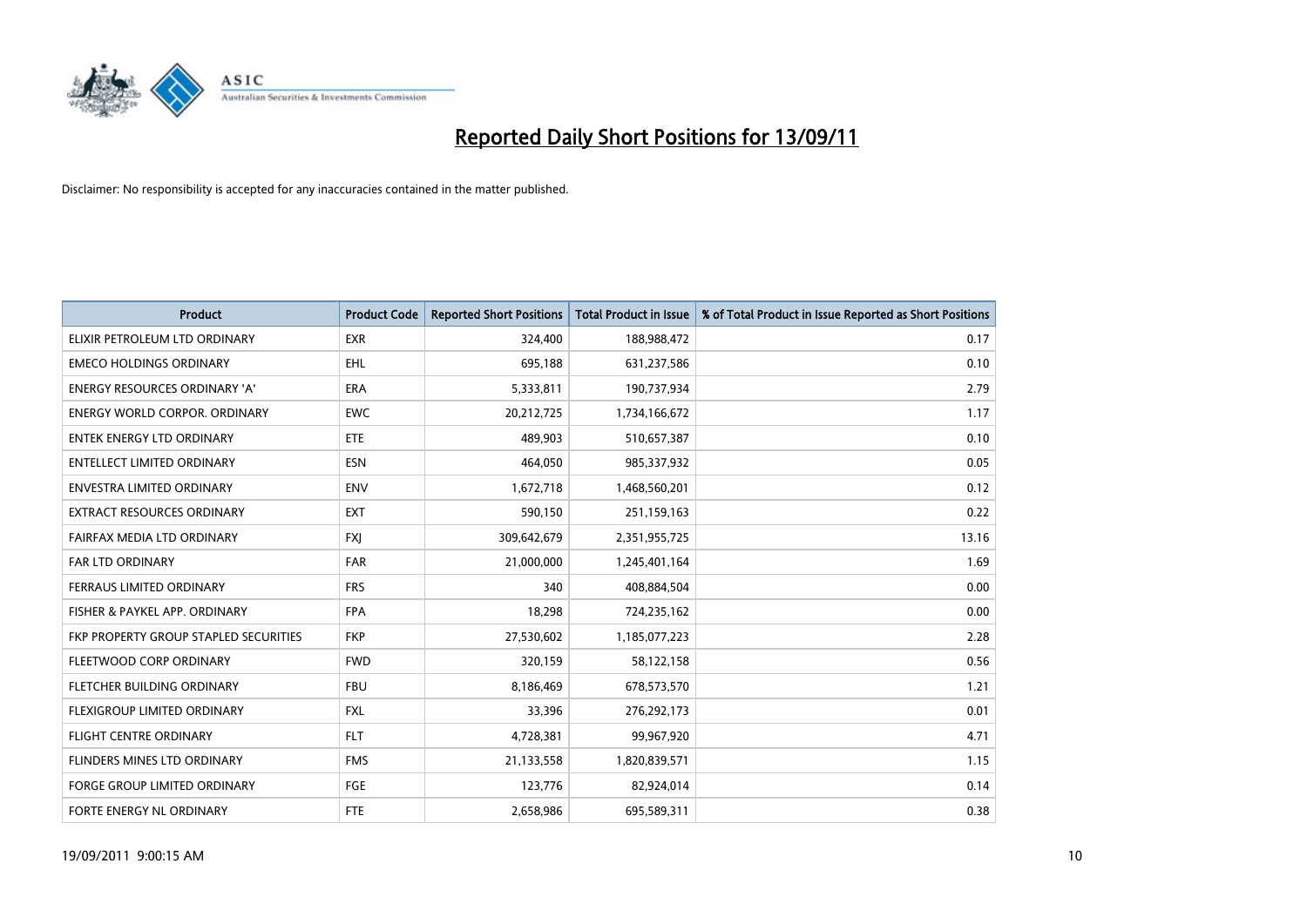

| <b>Product</b>                            | <b>Product Code</b> | <b>Reported Short Positions</b> | Total Product in Issue | % of Total Product in Issue Reported as Short Positions |
|-------------------------------------------|---------------------|---------------------------------|------------------------|---------------------------------------------------------|
| <b>FORTESCUE METALS GRP ORDINARY</b>      | <b>FMG</b>          | 54,519,077                      | 3,113,648,659          | 1.70                                                    |
| <b>FOSTER'S GROUP ORDINARY</b>            | FGL                 | 11,576,432                      | 1,940,894,542          | 0.57                                                    |
| FTD CORPORATION ORDINARY                  | <b>FTD</b>          | 8,088                           | 36,474,593             | 0.02                                                    |
| FUNTASTIC LIMITED ORDINARY                | <b>FUN</b>          | 322,528                         | 340,997,682            | 0.09                                                    |
| <b>G.U.D. HOLDINGS ORDINARY</b>           | <b>GUD</b>          | 308,562                         | 69,089,611             | 0.43                                                    |
| <b>GALAXY RESOURCES ORDINARY</b>          | <b>GXY</b>          | 2,795,859                       | 323,327,000            | 0.86                                                    |
| <b>GEODYNAMICS LIMITED ORDINARY</b>       | GDY                 | 127,382                         | 337,084,174            | 0.04                                                    |
| <b>GINDALBIE METALS LTD ORDINARY</b>      | <b>GBG</b>          | 27,155,354                      | 1,135,565,349          | 2.39                                                    |
| <b>GLOBAL MINING ORDINARY</b>             | <b>GMI</b>          | 8,951                           | 191,820,968            | 0.00                                                    |
| <b>GLOUCESTER COAL ORDINARY</b>           | GCL                 | 1,047,126                       | 202,905,967            | 0.50                                                    |
| <b>GME RESOURCES LTD ORDINARY</b>         | <b>GME</b>          | 800                             | 322,635,902            | 0.00                                                    |
| <b>GOLD ONE INT LTD ORDINARY</b>          | GDO                 | 28,000                          | 809,003,092            | 0.00                                                    |
| <b>GOLDEN WEST RESOURCE ORDINARY</b>      | <b>GWR</b>          | 1,617                           | 192,082,567            | 0.00                                                    |
| <b>GOODMAN FIELDER, ORDINARY</b>          | <b>GFF</b>          | 46,397,392                      | 1,380,386,438          | 3.35                                                    |
| <b>GOODMAN GROUP STAPLED US PROHIBIT.</b> | <b>GMG</b>          | 23,252,283                      | 7,394,607,411          | 0.31                                                    |
| <b>GPT GROUP STAPLED SEC.</b>             | <b>GPT</b>          | 19,755,989                      | 1,840,768,576          | 1.07                                                    |
| <b>GRAINCORP LIMITED A CLASS ORDINARY</b> | <b>GNC</b>          | 1,212,388                       | 198,318,900            | 0.60                                                    |
| <b>GRANGE RESOURCES. ORDINARY</b>         | <b>GRR</b>          | 241,703                         | 1,153,937,134          | 0.02                                                    |
| <b>GREENCAP LIMITED ORDINARY</b>          | GCG                 |                                 | 262,515,385            | 0.00                                                    |
| <b>GREENLAND MIN EN LTD ORDINARY</b>      | GGG                 | 2,225,705                       | 410,407,582            | 0.54                                                    |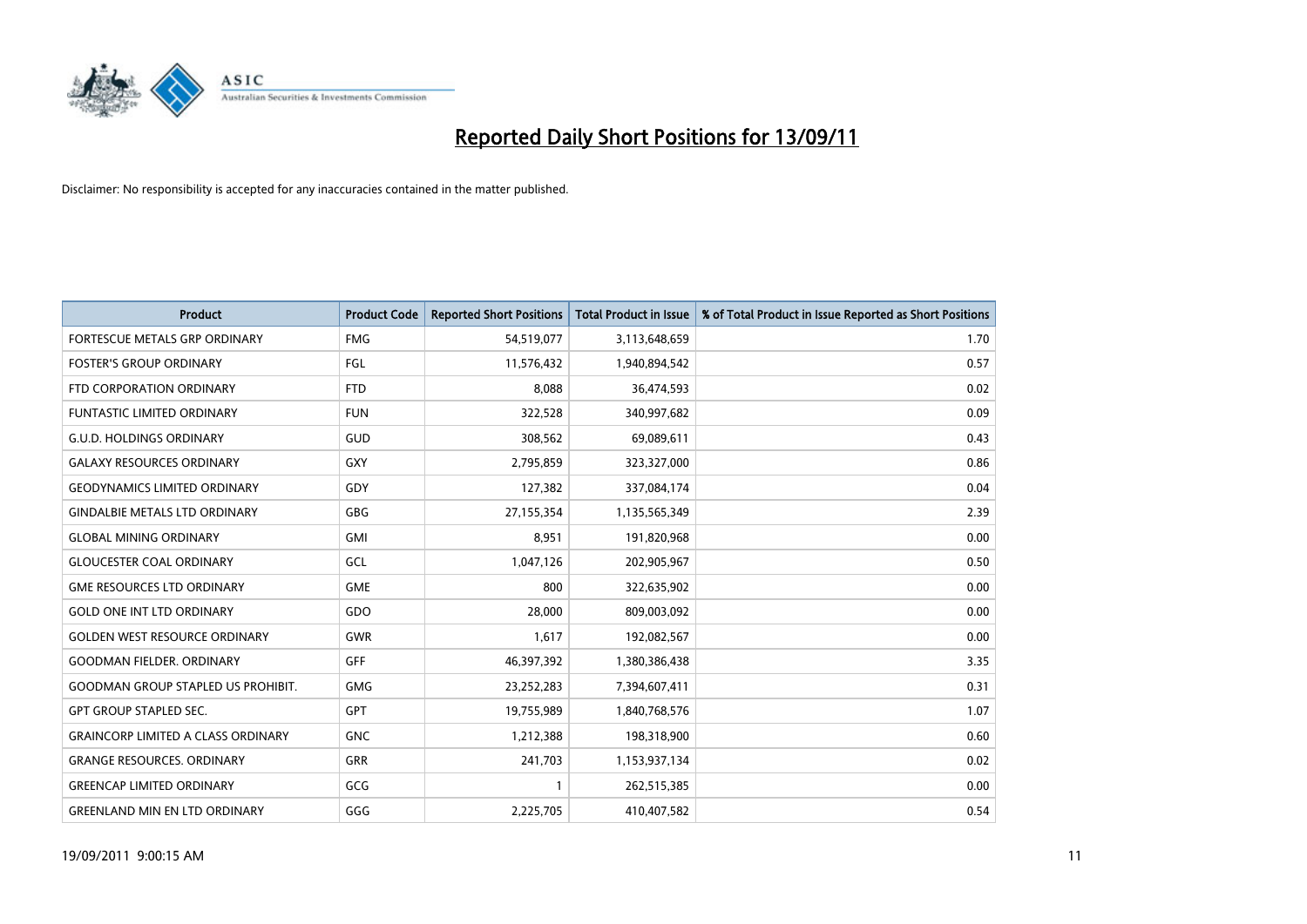

| <b>Product</b>                               | <b>Product Code</b> | <b>Reported Short Positions</b> | <b>Total Product in Issue</b> | % of Total Product in Issue Reported as Short Positions |
|----------------------------------------------|---------------------|---------------------------------|-------------------------------|---------------------------------------------------------|
| <b>GRYPHON MINERALS LTD ORDINARY</b>         | <b>GRY</b>          | 2,090,540                       | 299,922,058                   | 0.67                                                    |
| <b>GUILDFORD COAL LTD ORDINARY</b>           | <b>GUF</b>          | 2,531,129                       | 217,469,617                   | 1.16                                                    |
| <b>GUINNESS PEAT GROUP. CDI 1:1</b>          | <b>GPG</b>          | 54                              | 263,854,286                   | 0.00                                                    |
| <b>GUNNS LIMITED ORDINARY</b>                | <b>GNS</b>          | 69,678,136                      | 848,401,559                   | 8.21                                                    |
| <b>GWA GROUP LTD ORDINARY</b>                | <b>GWA</b>          | 8,425,305                       | 301,525,014                   | 2.77                                                    |
| <b>HARVEY NORMAN ORDINARY</b>                | <b>HVN</b>          | 56,939,183                      | 1,062,316,784                 | 5.36                                                    |
| HASTIE GROUP LIMITED ORDINARY                | <b>HST</b>          | 2,628,491                       | 1,367,511,426                 | 0.19                                                    |
| <b>HASTINGS DIVERSIFIED STAPLED SECURITY</b> | <b>HDF</b>          | 3,048,717                       | 530,001,072                   | 0.55                                                    |
| HEARTWARE INT INC CDI 35:1                   | <b>HIN</b>          | 272,008                         | 48,598,550                    | 0.56                                                    |
| <b>HENDERSON GROUP CDI 1:1</b>               | <b>HGG</b>          | 9,322,747                       | 634,945,708                   | 1.47                                                    |
| HFA HOLDINGS LIMITED ORDINARY                | <b>HFA</b>          | 447,023                         | 117,332,831                   | 0.37                                                    |
| <b>HIGHLANDS PACIFIC ORDINARY</b>            | <b>HIG</b>          | 2,761,041                       | 686,082,148                   | 0.40                                                    |
| HILLGROVE RES LTD ORDINARY                   | <b>HGO</b>          | 1,272,722                       | 793,698,575                   | 0.16                                                    |
| HILLS HOLDINGS LTD ORDINARY                  | <b>HIL</b>          | 6,459,614                       | 249,139,016                   | 2.57                                                    |
| HORIZON OIL LIMITED ORDINARY                 | <b>HZN</b>          | 13,431,954                      | 1,130,811,515                 | 1.18                                                    |
| HUNNU COAL LIMITED ORDINARY                  | <b>HUN</b>          | 45,434                          | 216,565,002                   | 0.02                                                    |
| <b>IINET LIMITED ORDINARY</b>                | <b>IIN</b>          | 1,316,242                       | 152,169,119                   | 0.87                                                    |
| ILUKA RESOURCES ORDINARY                     | ILU                 | 5,434,236                       | 418,700,517                   | 1.27                                                    |
| <b>IMDEX LIMITED ORDINARY</b>                | <b>IMD</b>          | 10,157                          | 203,405,935                   | 0.00                                                    |
| IMF (AUSTRALIA) LTD ORDINARY                 | <b>IMF</b>          | 329,821                         | 123,828,193                   | 0.26                                                    |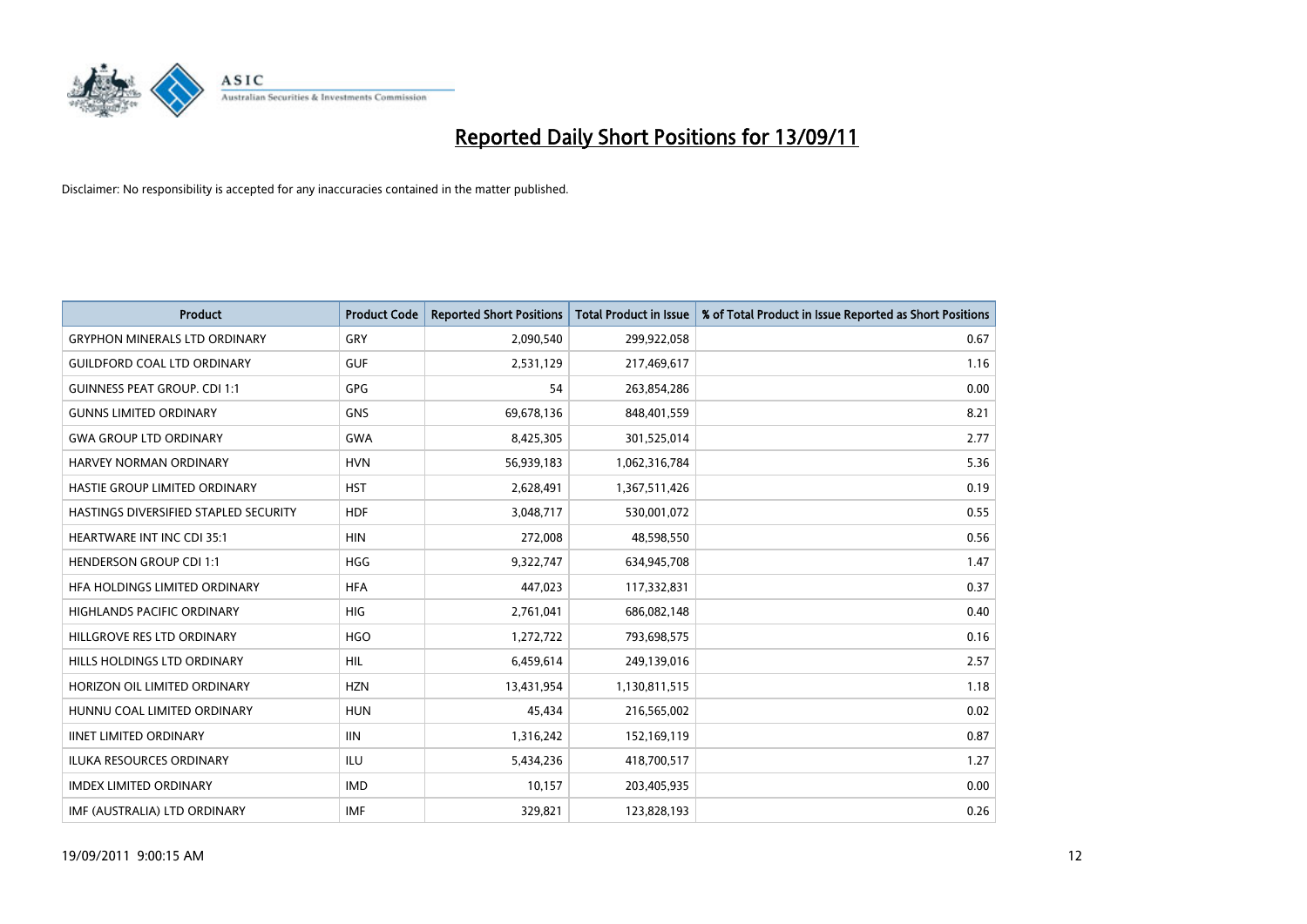

| <b>Product</b>                                | <b>Product Code</b> | <b>Reported Short Positions</b> | Total Product in Issue | % of Total Product in Issue Reported as Short Positions |
|-----------------------------------------------|---------------------|---------------------------------|------------------------|---------------------------------------------------------|
| <b>IMX RESOURCES LTD ORDINARY</b>             | <b>IXR</b>          | 20.000                          | 262,612,803            | 0.01                                                    |
| <b>INCITEC PIVOT ORDINARY</b>                 | <b>IPL</b>          | 1,854,068                       | 1,628,730,107          | 0.11                                                    |
| <b>INDEPENDENCE GROUP ORDINARY</b>            | <b>IGO</b>          | 2,047,904                       | 202,907,135            | 1.01                                                    |
| INDOPHIL RESOURCES ORDINARY                   | <b>IRN</b>          | 1,239,570                       | 995,437,860            | 0.12                                                    |
| <b>INDUSTREA LIMITED ORDINARY</b>             | <b>IDL</b>          | 1,550,365                       | 364,733,566            | 0.42                                                    |
| <b>INFIGEN ENERGY STAPLED SECURITIES</b>      | <b>IFN</b>          | 13,467,859                      | 762,265,972            | 1.79                                                    |
| ING RE COM GROUP STAPLED SECURITIES           | <b>ILF</b>          | 9.075                           | 441,029,194            | 0.00                                                    |
| <b>INSURANCE AUSTRALIA ORDINARY</b>           | <b>IAG</b>          | 11,086,042                      | 2,079,034,021          | 0.51                                                    |
| INT GOLDFIELDS LTD ORDINARY                   | <b>IGS</b>          | 9,042,682                       | 571,520,386            | 1.58                                                    |
| INTEGRA MINING LTD, ORDINARY                  | <b>IGR</b>          | 5,686,001                       | 843,493,881            | 0.65                                                    |
| <b>INTREPID MINES ORDINARY</b>                | <b>IAU</b>          | 1,735,364                       | 522,312,291            | 0.32                                                    |
| <b>INVESTA OFFICE FUND STAPLED SECURITIES</b> | <b>IOF</b>          | 8,722,529                       | 2,729,071,212          | 0.31                                                    |
| <b>INVOCARE LIMITED ORDINARY</b>              | <b>IVC</b>          | 1,175,669                       | 107,912,897            | 1.09                                                    |
| <b>ION LIMITED ORDINARY</b>                   | <b>ION</b>          | 164,453                         | 256,365,105            | 0.06                                                    |
| <b>IOOF HOLDINGS LTD ORDINARY</b>             | IFL.                | 841,295                         | 229,794,395            | 0.36                                                    |
| <b>IRESS MARKET TECH. ORDINARY</b>            | <b>IRE</b>          | 1,793,099                       | 127,036,010            | 1.39                                                    |
| <b>IRON ORE HOLDINGS ORDINARY</b>             | <b>IOH</b>          | 40,550                          | 166,087,005            | 0.02                                                    |
| ISHARES MSCI AUS 200 ISHARES MSCI AUS 200     | <b>IOZ</b>          | 73,930                          | 2,400,836              | 3.08                                                    |
| ISHARES MSCI EM MKTS CDI 1:1                  | <b>IEM</b>          | 18,083                          | 425,700,000            | 0.00                                                    |
| ISHARES S&P HIGH DIV ISHARES S&P HIGH DIV     | <b>IHD</b>          | 74.823                          | 2,300,931              | 3.25                                                    |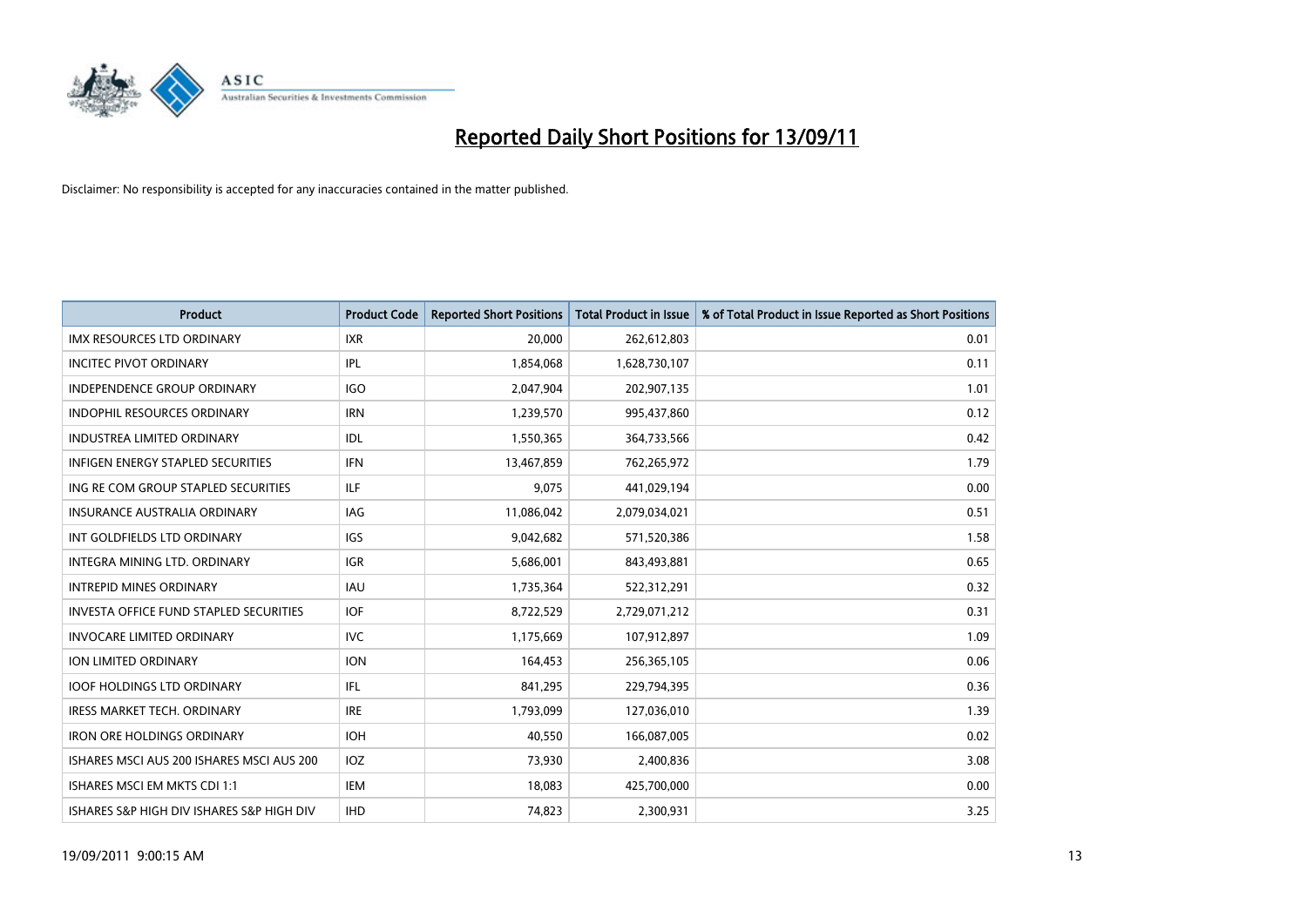

| <b>Product</b>                           | <b>Product Code</b> | <b>Reported Short Positions</b> | Total Product in Issue | % of Total Product in Issue Reported as Short Positions |
|------------------------------------------|---------------------|---------------------------------|------------------------|---------------------------------------------------------|
| ISHARES SMALL ORDS ISHARES SMALL ORDS    | <b>ISO</b>          | 274,386                         | 3,901,916              | 7.03                                                    |
| IVANHOE AUSTRALIA ORDINARY               | <b>IVA</b>          | 428,307                         | 419,854,553            | 0.10                                                    |
| JAMES HARDIE INDUST CHESS DEPOSITARY INT | <b>IHX</b>          | 27,867,459                      | 437,311,611            | 6.37                                                    |
| <b>JAMESON RESOURCES ORDINARY</b>        | <b>JAL</b>          | 1,600,000                       | 95,828,865             | 1.67                                                    |
| <b>IB HI-FI LIMITED ORDINARY</b>         | <b>IBH</b>          | 20,501,928                      | 98,756,791             | 20.76                                                   |
| <b>JUPITER MINES ORDINARY</b>            | <b>IMS</b>          | 32,616                          | 1,561,235,037          | 0.00                                                    |
| KAGARA LTD ORDINARY                      | <b>KZL</b>          | 11,965,311                      | 718,068,836            | 1.66                                                    |
| KANGAROO RES LTD ORDINARY                | <b>KRL</b>          | 454,990                         | 3,434,430,012          | 0.01                                                    |
| KAROON GAS AUSTRALIA ORDINARY            | <b>KAR</b>          | 2,115,899                       | 221,420,769            | 0.94                                                    |
| KASBAH RESOURCES ORDINARY                | <b>KAS</b>          | 500                             | 364,262,596            | 0.00                                                    |
| KATHMANDU HOLD LTD ORDINARY              | <b>KMD</b>          | 1,672,672                       | 200,000,000            | 0.82                                                    |
| <b>KEYBRIDGE CAPITAL ORDINARY</b>        | <b>KBC</b>          | 5,999                           | 172,070,564            | 0.00                                                    |
| KIMBERLEY METALS LTD ORDINARY            | <b>KBL</b>          | 1,820                           | 164,752,978            | 0.00                                                    |
| KINGSGATE CONSOLID. ORDINARY             | <b>KCN</b>          | 2,506,274                       | 135,479,823            | 1.84                                                    |
| KINGSROSE MINING LTD ORDINARY            | <b>KRM</b>          | 535,513                         | 267, 123, 726          | 0.19                                                    |
| LEIGHTON HOLDINGS ORDINARY               | LEI                 | 10,013,560                      | 336,515,596            | 2.99                                                    |
| LEND LEASE GROUP UNIT/ORD STAPLED        | LLC                 | 2,967,515                       | 570,915,669            | 0.50                                                    |
| LINC ENERGY LTD ORDINARY                 | <b>LNC</b>          | 6,193,495                       | 503,418,900            | 1.23                                                    |
| LIOUEFIED NATURAL ORDINARY               | <b>LNG</b>          | 377,671                         | 267,699,015            | 0.14                                                    |
| LYNAS CORPORATION ORDINARY               | <b>LYC</b>          | 64.093.733                      | 1,713,846,913          | 3.76                                                    |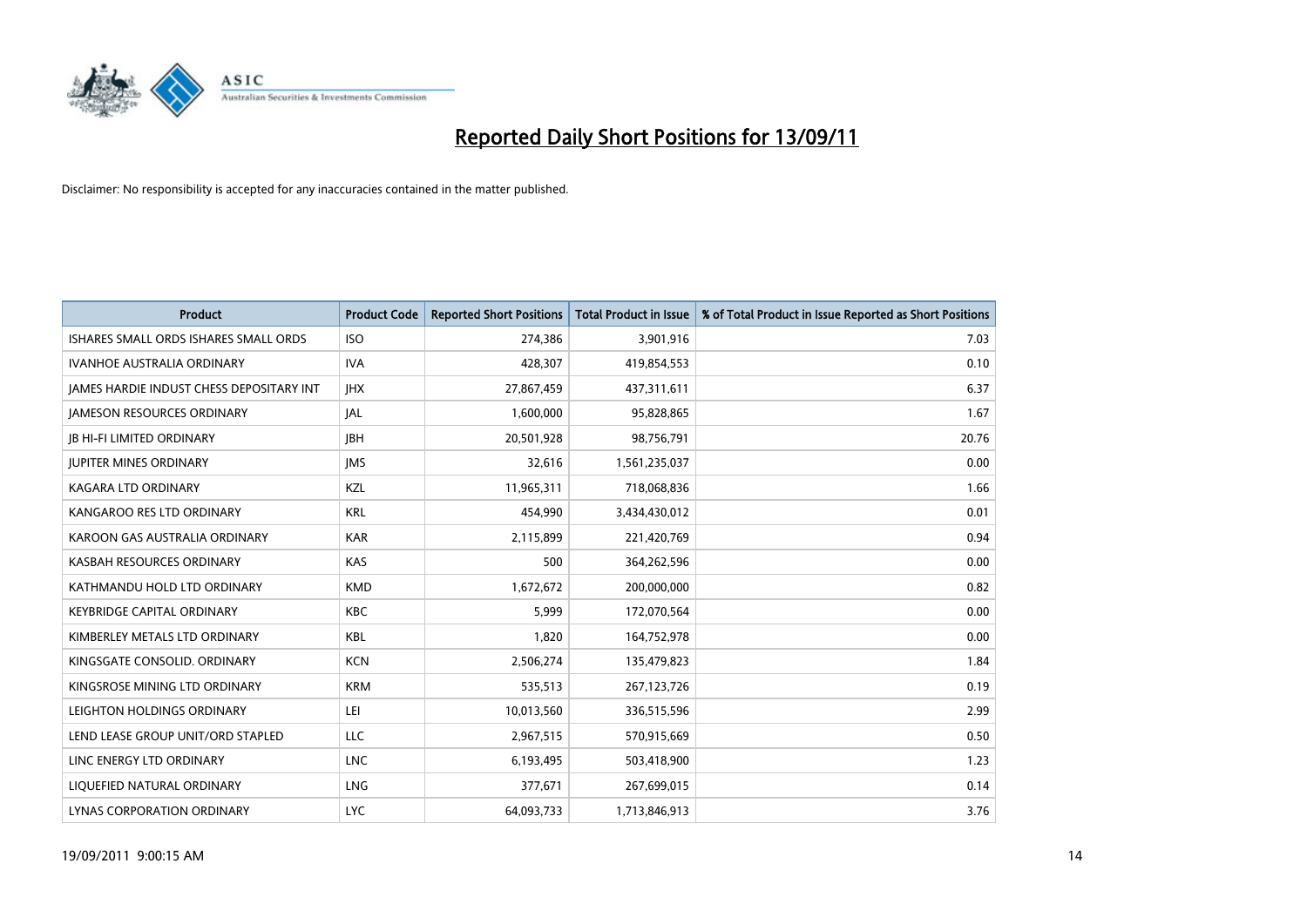

| <b>Product</b>                        | <b>Product Code</b> | <b>Reported Short Positions</b> | Total Product in Issue | % of Total Product in Issue Reported as Short Positions |
|---------------------------------------|---------------------|---------------------------------|------------------------|---------------------------------------------------------|
| M2 TELECOMMUNICATION ORDINARY         | <b>MTU</b>          | 24,789                          | 123,731,285            | 0.02                                                    |
| <b>MACA LIMITED ORDINARY</b>          | <b>MLD</b>          | 85.986                          | 150,000,000            | 0.06                                                    |
| <b>MACARTHUR COAL ORDINARY</b>        | <b>MCC</b>          | 638,056                         | 302,092,343            | 0.21                                                    |
| MACMAHON HOLDINGS ORDINARY            | <b>MAH</b>          | 5,048,158                       | 738,631,705            | 0.69                                                    |
| MACO ATLAS ROADS GRP ORDINARY STAPLED | <b>MQA</b>          | 9,870,751                       | 464,279,594            | 2.10                                                    |
| MACQUARIE GROUP LTD ORDINARY          | MQG                 | 5,367,561                       | 348,285,032            | 1.50                                                    |
| MAP GROUP STAPLED US PROHIBIT.        | <b>MAP</b>          | 5,808,421                       | 1,861,210,782          | 0.31                                                    |
| <b>MARENGO MINING ORDINARY</b>        | <b>MGO</b>          | 140,882                         | 1,002,399,863          | 0.01                                                    |
| MATRIX C & E LTD ORDINARY             | <b>MCE</b>          | 192,999                         | 77,081,507             | 0.25                                                    |
| MCMILLAN SHAKESPEARE ORDINARY         | <b>MMS</b>          | 11,603                          | 68,110,310             | 0.01                                                    |
| MCPHERSON'S LTD ORDINARY              | <b>MCP</b>          | 304,383                         | 72,401,758             | 0.43                                                    |
| MEDUSA MINING LTD ORDINARY            | <b>MML</b>          | 895,362                         | 188,233,911            | 0.47                                                    |
| MELBOURNE IT LIMITED ORDINARY         | <b>MLB</b>          | 136,142                         | 80,662,621             | 0.17                                                    |
| MEO AUSTRALIA LTD ORDINARY            | <b>MEO</b>          | 2,818,698                       | 539,913,260            | 0.53                                                    |
| <b>MERMAID MARINE ORDINARY</b>        | <b>MRM</b>          | 1,652,995                       | 216,056,075            | 0.76                                                    |
| MESOBLAST LIMITED ORDINARY            | <b>MSB</b>          | 4,774,519                       | 280,425,258            | 1.71                                                    |
| METALS X LIMITED ORDINARY             | <b>MLX</b>          | 326,940                         | 1,348,673,470          | 0.03                                                    |
| METCASH LIMITED ORDINARY              | <b>MTS</b>          | 33,517,659                      | 770,720,699            | 4.34                                                    |
| METGASCO LIMITED ORDINARY             | <b>MEL</b>          | 266,931                         | 334,821,745            | 0.08                                                    |
| <b>METMINCO LIMITED ORDINARY</b>      | <b>MNC</b>          | 1,117,520                       | 1,462,616,146          | 0.08                                                    |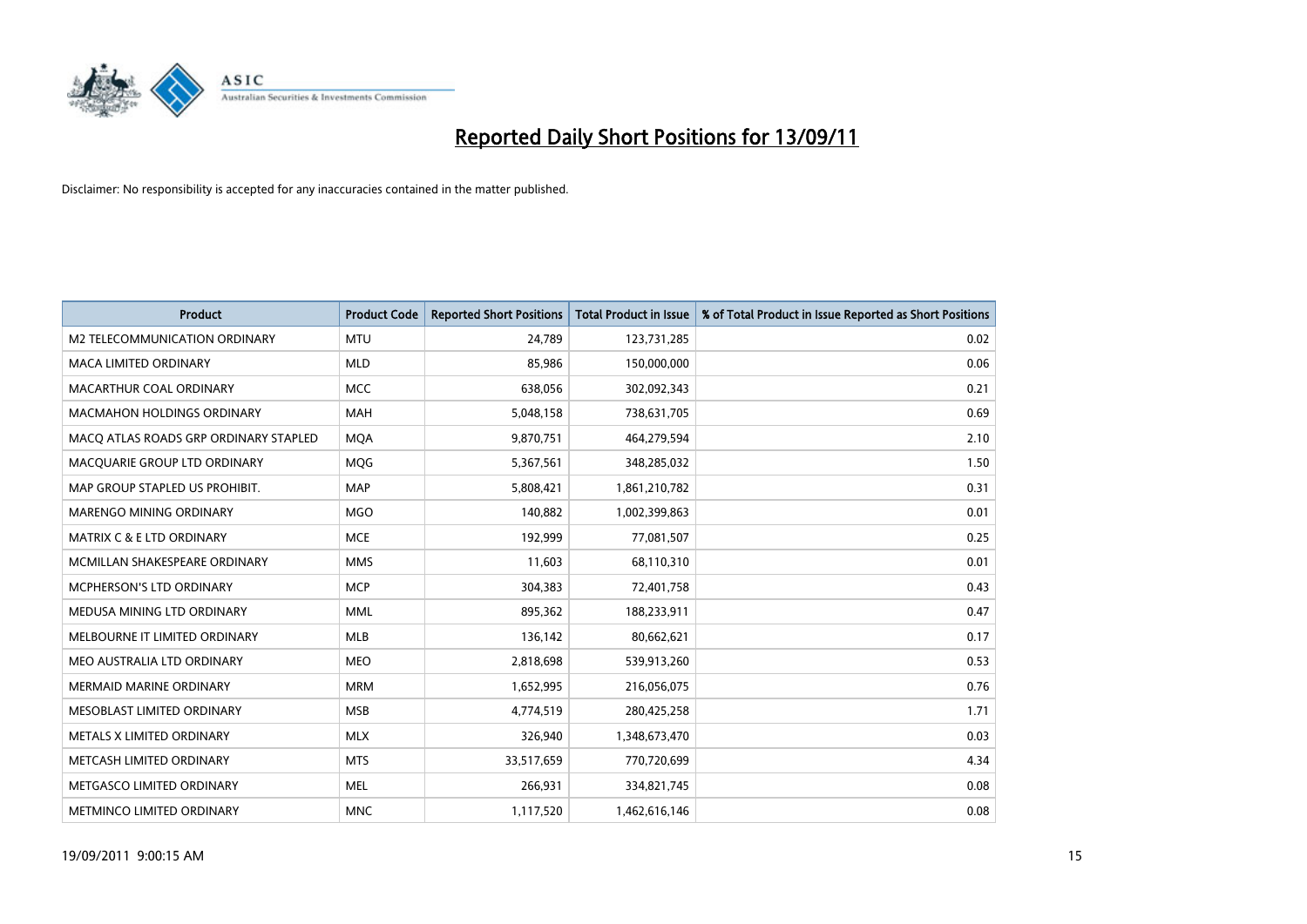

| <b>Product</b>                    | <b>Product Code</b> | <b>Reported Short Positions</b> | Total Product in Issue | % of Total Product in Issue Reported as Short Positions |
|-----------------------------------|---------------------|---------------------------------|------------------------|---------------------------------------------------------|
| METROCOAL LIMITED ORDINARY        | <b>MTE</b>          | 361,555                         | 98,773,663             | 0.37                                                    |
| MHM METALS LIMITED ORDINARY       | <b>MHM</b>          | 199,758                         | 102,252,570            | 0.20                                                    |
| MICLYN EXP OFFSHR ORDINARY        | <b>MIO</b>          | 635,812                         | 274,618,684            | 0.23                                                    |
| MINARA RESOURCES ORDINARY         | <b>MRE</b>          | 9,946,358                       | 1,169,424,487          | 0.85                                                    |
| MINCOR RESOURCES NL ORDINARY      | <b>MCR</b>          | 1,684,415                       | 198,360,804            | 0.83                                                    |
| MINEMAKERS LIMITED ORDINARY       | <b>MAK</b>          | 44.227                          | 227,003,950            | 0.02                                                    |
| MINERAL DEPOSITS ORDINARY         | <b>MDL</b>          | 268,365                         | 83,538,786             | 0.32                                                    |
| MINERAL RESOURCES. ORDINARY       | <b>MIN</b>          | 804,012                         | 183,778,017            | 0.45                                                    |
| MIRABELA NICKEL LTD ORDINARY      | <b>MBN</b>          | 14,596,292                      | 491,781,237            | 2.96                                                    |
| MIRVAC GROUP STAPLED SECURITIES   | <b>MGR</b>          | 38,678,880                      | 3,416,924,188          | 1.12                                                    |
| MOLOPO ENERGY LTD ORDINARY        | <b>MPO</b>          | 1,704,775                       | 245,579,810            | 0.68                                                    |
| MONADELPHOUS GROUP ORDINARY       | <b>MND</b>          | 641,132                         | 88,651,827             | 0.71                                                    |
| MORTGAGE CHOICE LTD ORDINARY      | <b>MOC</b>          | 150,375                         | 119,948,255            | 0.13                                                    |
| <b>MOUNT GIBSON IRON ORDINARY</b> | <b>MGX</b>          | 11,393,203                      | 1,082,570,693          | 1.05                                                    |
| MULTIPLEX SITES SITES             | <b>MXUPA</b>        | 21                              | 4,500,000              | 0.00                                                    |
| MURCHISON METALS LTD ORDINARY     | <b>MMX</b>          | 14,160,583                      | 437,354,555            | 3.22                                                    |
| <b>MYER HOLDINGS LTD ORDINARY</b> | <b>MYR</b>          | 52,007,394                      | 583,147,884            | 8.92                                                    |
| <b>MYSTATE LIMITED ORDINARY</b>   | <b>MYS</b>          | 49,107                          | 67,463,454             | 0.07                                                    |
| NANOSONICS LIMITED ORDINARY       | <b>NAN</b>          | 8,479                           | 230,490,585            | 0.00                                                    |
| NATIONAL AUST. BANK ORDINARY      | <b>NAB</b>          | 19,079,925                      | 2,201,147,145          | 0.85                                                    |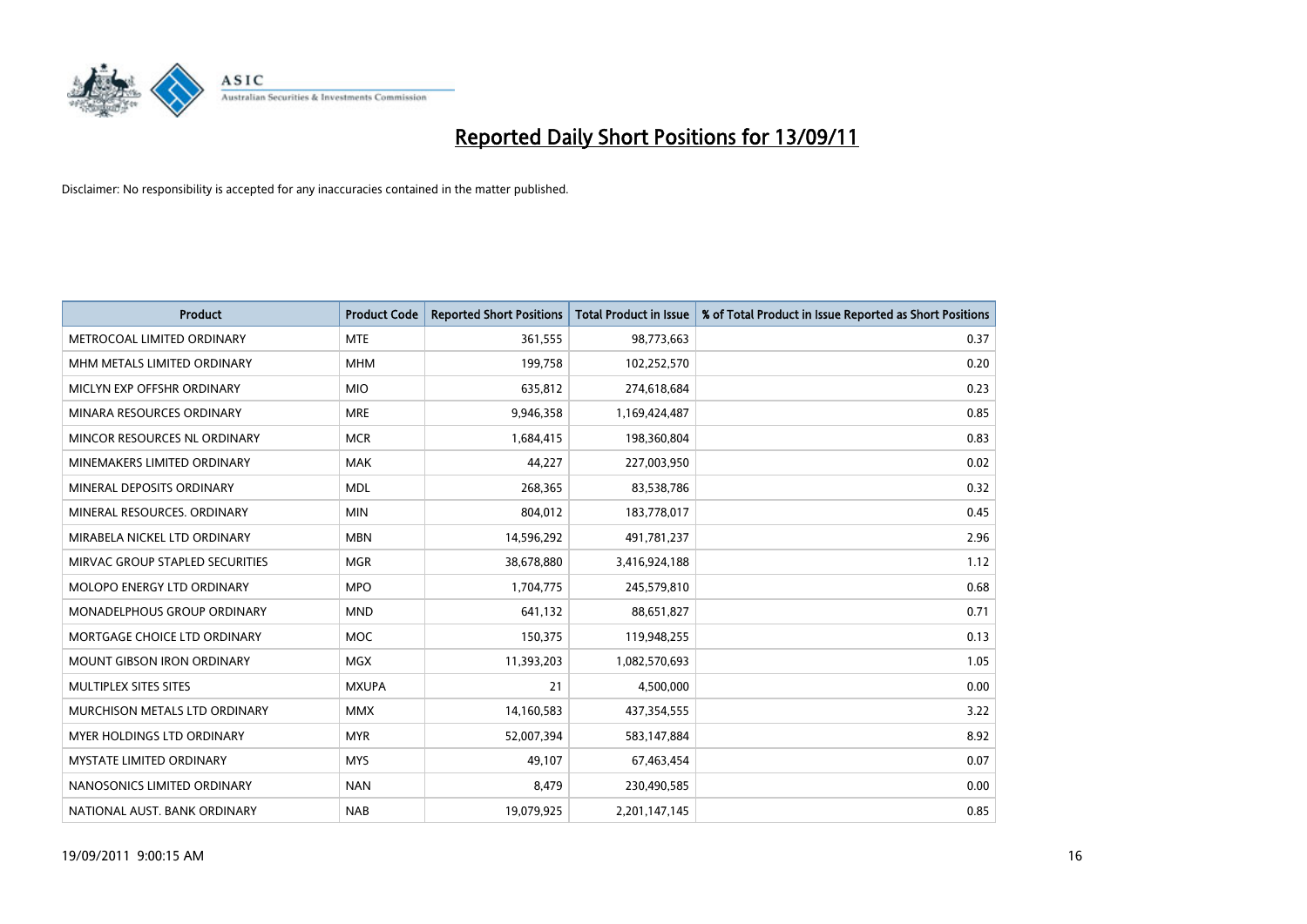

| <b>Product</b>                        | <b>Product Code</b> | <b>Reported Short Positions</b> | <b>Total Product in Issue</b> | % of Total Product in Issue Reported as Short Positions |
|---------------------------------------|---------------------|---------------------------------|-------------------------------|---------------------------------------------------------|
| NATURAL FUEL LIMITED ORDINARY         | <b>NFL</b>          |                                 | 1,121,912                     | 0.00                                                    |
| NAVITAS LIMITED ORDINARY              | <b>NVT</b>          | 2,994,248                       | 375,230,115                   | 0.79                                                    |
| NEPTUNE MARINE ORDINARY               | <b>NMS</b>          | 182,573                         | 1,748,545,632                 | 0.01                                                    |
| NEW HOPE CORPORATION ORDINARY         | <b>NHC</b>          | 184,213                         | 830,230,549                   | 0.01                                                    |
| NEWCREST MINING ORDINARY              | <b>NCM</b>          | 2,680,112                       | 765,000,000                   | 0.33                                                    |
| NEWS CORP A NON-VOTING CDI            | <b>NWSLV</b>        | 3,865,193                       | 1,826,663,842                 | 0.21                                                    |
| NEWS CORP B VOTING CDI                | <b>NWS</b>          | 4,886,109                       | 798,520,953                   | 0.61                                                    |
| NEXBIS LIMITED ORDINARY               | <b>NBS</b>          | 63,733                          | 798,356,704                   | 0.01                                                    |
| NEXUS ENERGY LIMITED ORDINARY         | <b>NXS</b>          | 3,269,991                       | 1,326,697,820                 | 0.24                                                    |
| NIB HOLDINGS LIMITED ORDINARY         | <b>NHF</b>          | 104,911                         | 466,733,110                   | 0.02                                                    |
| NICK SCALI LIMITED ORDINARY           | <b>NCK</b>          | 35,846                          | 81,000,000                    | 0.04                                                    |
| NIDO PETROLEUM ORDINARY               | <b>NDO</b>          | 2,906,641                       | 1,389,163,151                 | 0.20                                                    |
| NOBLE MINERAL RES ORDINARY            | <b>NMG</b>          | 1,419,997                       | 460,306,067                   | 0.31                                                    |
| NORTHERN IRON LTD ORDINARY            | <b>NFE</b>          | 1,013,521                       | 336,084,863                   | 0.30                                                    |
| NRW HOLDINGS LIMITED ORDINARY         | <b>NWH</b>          | 478,779                         | 278,888,011                   | 0.16                                                    |
| NUFARM LIMITED ORDINARY               | <b>NUF</b>          | 4,598,369                       | 261,833,005                   | 1.75                                                    |
| OAKTON LIMITED ORDINARY               | <b>OKN</b>          | 662,238                         | 93,800,235                    | 0.71                                                    |
| OCEANAGOLD CORP. CHESS DEPOSITARY INT | <b>OGC</b>          | 781,559                         | 262,600,385                   | 0.29                                                    |
| OCEANIA CAPITAL LTD ORDINARY          | <b>OCP</b>          | 2,500                           | 91,921,295                    | 0.00                                                    |
| OIL SEARCH LTD ORDINARY               | OSH                 | 9,823,327                       | 1,320,648,378                 | 0.72                                                    |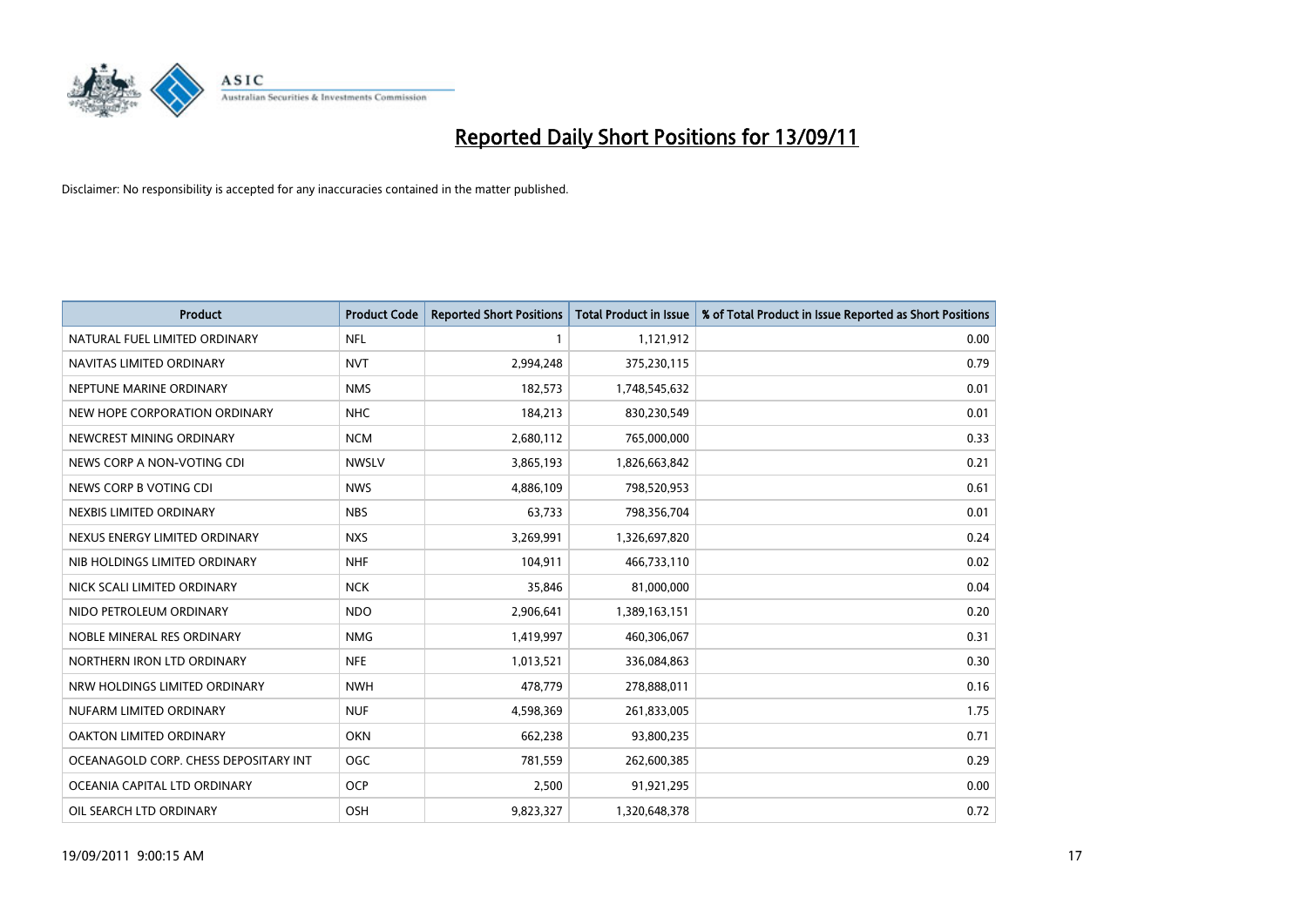

| <b>Product</b>                | <b>Product Code</b> | <b>Reported Short Positions</b> | Total Product in Issue | % of Total Product in Issue Reported as Short Positions |
|-------------------------------|---------------------|---------------------------------|------------------------|---------------------------------------------------------|
| OM HOLDINGS LIMITED ORDINARY  | OMH                 | 9,918,442                       | 504,105,150            | 1.98                                                    |
| ONESTEEL LIMITED ORDINARY     | OST                 | 22,412,588                      | 1,338,106,652          | 1.68                                                    |
| ORICA LIMITED ORDINARY        | ORI                 | 2,052,868                       | 363,966,570            | 0.55                                                    |
| ORIGIN ENERGY ORDINARY        | <b>ORG</b>          | 8,331,438                       | 1,065,205,259          | 0.78                                                    |
| OROCOBRE LIMITED ORDINARY     | <b>ORE</b>          | 201,598                         | 103,195,029            | 0.19                                                    |
| OROTONGROUP LIMITED ORDINARY  | ORL                 | 175,386                         | 40,880,902             | 0.42                                                    |
| OTTO ENERGY LIMITED ORDINARY  | OEL                 | 109,204                         | 1,138,290,071          | 0.01                                                    |
| OZ MINERALS ORDINARY          | OZL                 | 7,385,215                       | 323,877,514            | 2.26                                                    |
| PACIFIC BRANDS ORDINARY       | PBG                 | 8,333,687                       | 931,386,248            | 0.91                                                    |
| PALADIN ENERGY LTD ORDINARY   | <b>PDN</b>          | 13, 161, 328                    | 778,525,732            | 1.72                                                    |
| PANAUST LIMITED ORDINARY      | <b>PNA</b>          | 8,010,506                       | 593,867,443            | 1.33                                                    |
| PANCONTINENTAL OIL ORDINARY   | PCL                 | 5,000                           | 660,779,809            | 0.00                                                    |
| PANORAMIC RESOURCES ORDINARY  | PAN                 | 1,485,204                       | 207,050,710            | 0.70                                                    |
| PAPERLINX LIMITED ORDINARY    | <b>PPX</b>          | 8,527,339                       | 609,280,761            | 1.41                                                    |
| PAPILLON RES LTD ORDINARY     | PIR                 | 443,042                         | 206,924,658            | 0.21                                                    |
| PATTIES FOODS LTD ORDINARY    | PFL                 |                                 | 138,989,223            | 0.00                                                    |
| PEAK RESOURCES ORDINARY       | <b>PEK</b>          | 103,783                         | 155,979,643            | 0.07                                                    |
| PEET LIMITED ORDINARY         | <b>PPC</b>          | 83,902                          | 318,038,544            | 0.02                                                    |
| PENINSULA ENERGY LTD ORDINARY | <b>PEN</b>          | 1,493,377                       | 2,125,490,443          | 0.07                                                    |
| PERILYA LIMITED ORDINARY      | PEM                 | 429,134                         | 526,075,563            | 0.09                                                    |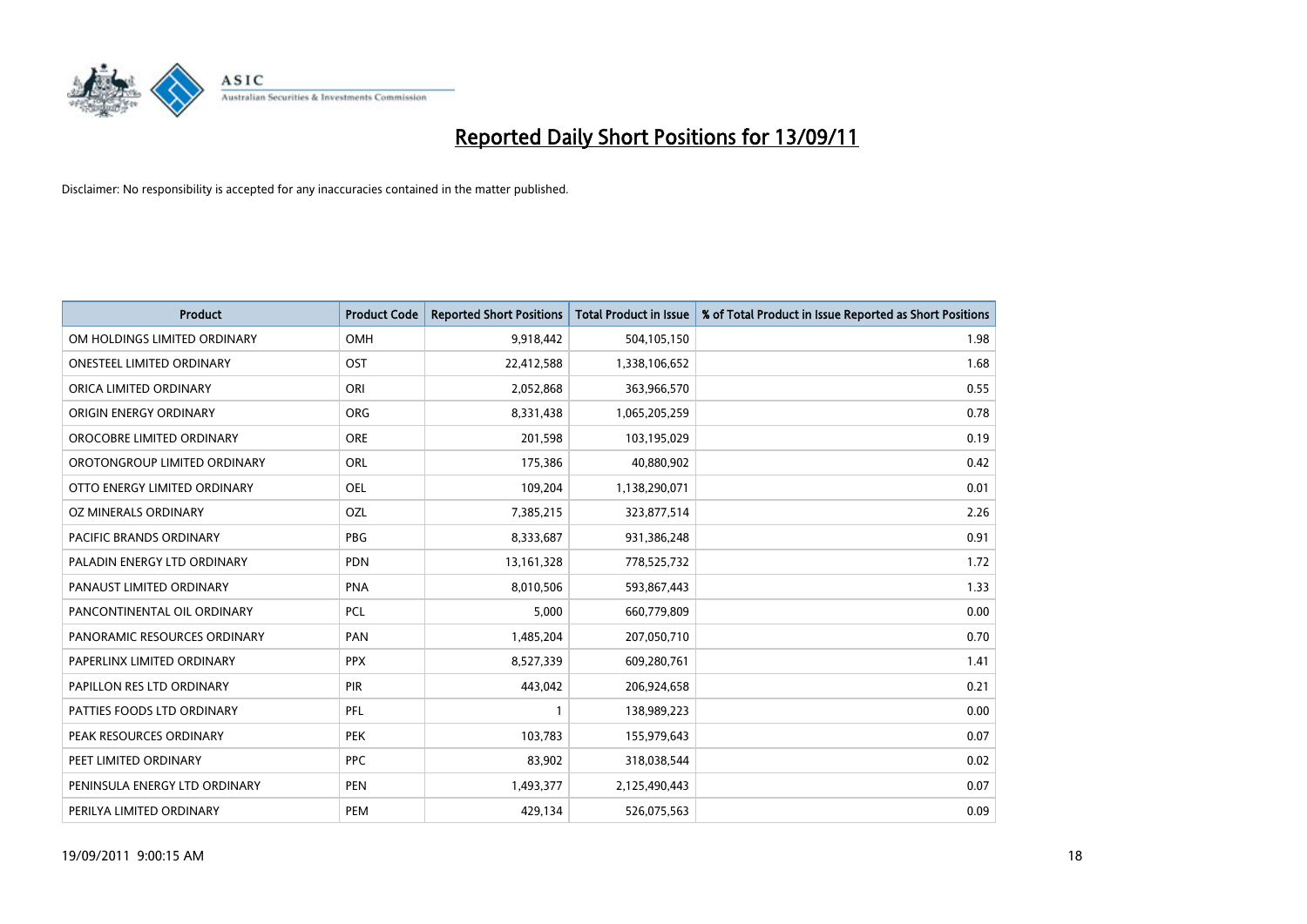

| <b>Product</b>                 | <b>Product Code</b> | <b>Reported Short Positions</b> | Total Product in Issue | % of Total Product in Issue Reported as Short Positions |
|--------------------------------|---------------------|---------------------------------|------------------------|---------------------------------------------------------|
| PERPETUAL LIMITED ORDINARY     | PPT                 | 3,021,024                       | 44,692,304             | 6.73                                                    |
| PERSEUS MINING LTD ORDINARY    | PRU                 | 3,841,177                       | 426,267,088            | 0.89                                                    |
| PETSEC ENERGY ORDINARY         | PSA                 | 223,332                         | 231,283,622            | 0.10                                                    |
| PHARMAXIS LTD ORDINARY         | <b>PXS</b>          | 2,185,850                       | 229,116,309            | 0.95                                                    |
| PHOTON GROUP LTD ORDINARY      | PGA                 | 250,510                         | 1,540,886,866          | 0.02                                                    |
| PLATINUM ASSET ORDINARY        | <b>PTM</b>          | 8,308,671                       | 561,347,878            | 1.49                                                    |
| PLATINUM AUSTRALIA ORDINARY    | <b>PLA</b>          | 7,394,917                       | 417,130,039            | 1.78                                                    |
| PLATINUM CAPITAL LTD ORDINARY  | <b>PMC</b>          |                                 | 165,728,416            | 0.00                                                    |
| PLUTON RESOURCES ORDINARY      | PLV                 | 15,878                          | 211,355,652            | 0.01                                                    |
| PMP LIMITED ORDINARY           | <b>PMP</b>          | 1,894                           | 329,879,212            | 0.00                                                    |
| PORT BOUVARD LIMITED ORDINARY  | PBD                 | 6,754                           | 593,868,295            | 0.00                                                    |
| PREMIER INVESTMENTS ORDINARY   | <b>PMV</b>          | 182,106                         | 155,062,831            | 0.13                                                    |
| PRIMA BIOMED LTD ORDINARY      | PRR                 | 1,265,000                       | 1,007,342,939          | 0.13                                                    |
| PRIMARY HEALTH CARE ORDINARY   | PRY                 | 9,462,910                       | 497,469,803            | 1.92                                                    |
| PRIME MEDIA GRP LTD ORDINARY   | PRT                 | 19,105                          | 366,330,303            | 0.01                                                    |
| PROGEN PHARMACEUTIC ORDINARY   | <b>PGL</b>          | 151,596                         | 24,709,097             | 0.61                                                    |
| PROGRAMMED ORDINARY            | <b>PRG</b>          | 737,665                         | 118,169,908            | 0.62                                                    |
| <b>PSIVIDA CORP CDI 1:1</b>    | <b>PVA</b>          | 6,878                           | 8,737,186              | 0.08                                                    |
| <b>QANTAS AIRWAYS ORDINARY</b> | QAN                 | 32,051,896                      | 2,265,123,620          | 1.41                                                    |
| OBE INSURANCE GROUP ORDINARY   | QBE                 | 28,294,147                      | 1,092,654,587          | 2.55                                                    |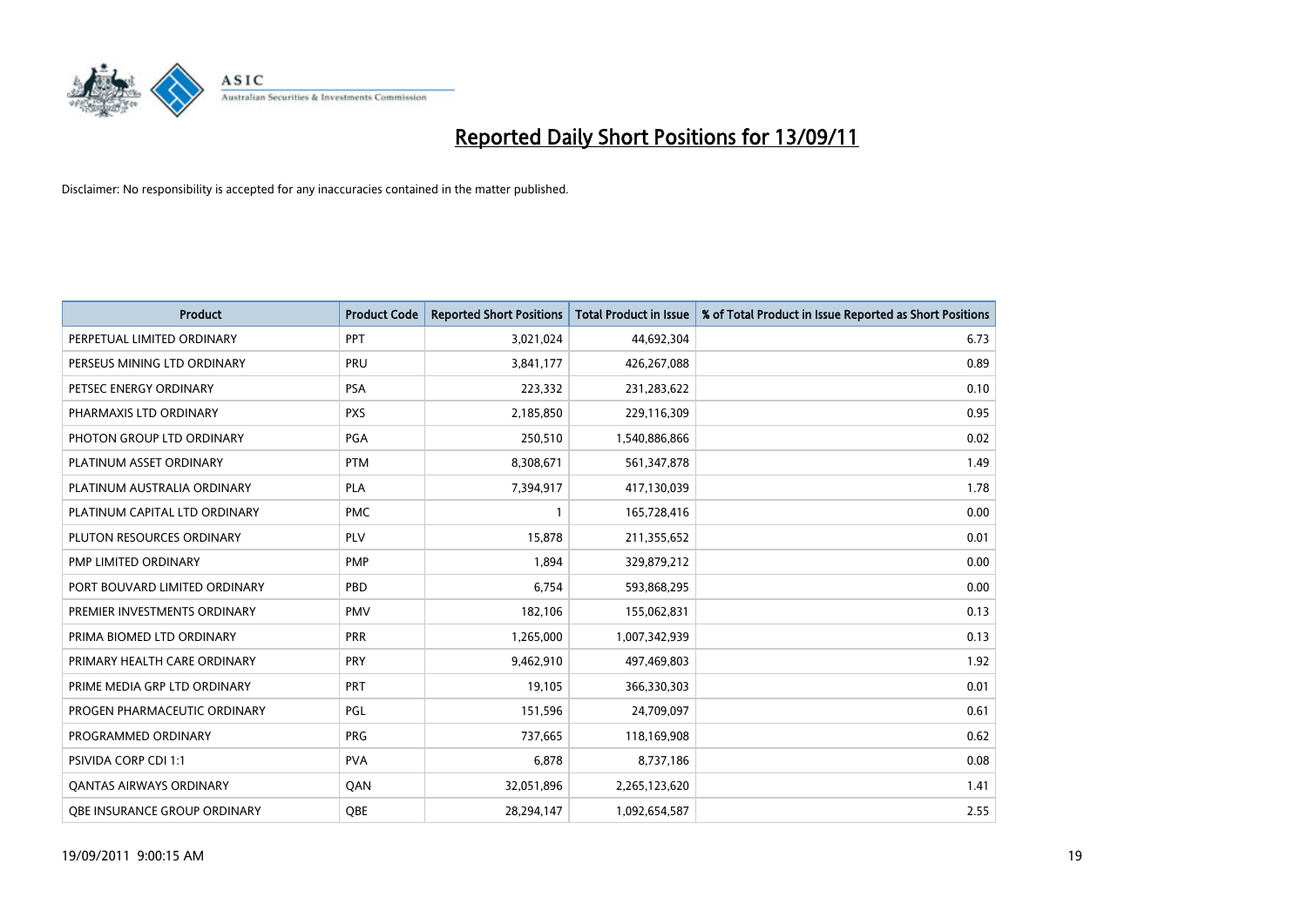

| <b>Product</b>                    | <b>Product Code</b> | <b>Reported Short Positions</b> | Total Product in Issue | % of Total Product in Issue Reported as Short Positions |
|-----------------------------------|---------------------|---------------------------------|------------------------|---------------------------------------------------------|
| OR NATIONAL LIMITED ORDINARY      | <b>ORN</b>          | 23,500,413                      | 2,440,000,000          | 0.95                                                    |
| QUBE LOGISTICS HLDG ORDINARY      | <b>QUB</b>          | 100,000                         | 801,927,594            | 0.01                                                    |
| RAMELIUS RESOURCES ORDINARY       | <b>RMS</b>          | 65,077                          | 291,767,215            | 0.02                                                    |
| RAMSAY HEALTH CARE ORDINARY       | <b>RHC</b>          | 1,107,347                       | 202,081,252            | 0.54                                                    |
| <b>RCR TOMLINSON ORDINARY</b>     | <b>RCR</b>          | 68,067                          | 132,010,172            | 0.05                                                    |
| <b>REA GROUP ORDINARY</b>         | <b>REA</b>          | 232,590                         | 130,401,680            | 0.17                                                    |
| <b>RECKON LIMITED ORDINARY</b>    | <b>RKN</b>          | 831,788                         | 133,384,060            | 0.62                                                    |
| <b>RED FORK ENERGY ORDINARY</b>   | <b>RFE</b>          | 7,696                           | 269,769,853            | 0.00                                                    |
| REDBANK ENERGY LTD ORDINARY       | <b>AEI</b>          | 19                              | 786,287                | 0.00                                                    |
| REED RESOURCES LTD ORDINARY       | <b>RDR</b>          | 309,221                         | 264,742,501            | 0.12                                                    |
| <b>REGIS RESOURCES ORDINARY</b>   | <b>RRL</b>          | 1,514,883                       | 433,353,680            | 0.34                                                    |
| RESMED INC CDI 10:1               | <b>RMD</b>          | 8,780,260                       | 1,556,242,300          | 0.56                                                    |
| <b>RESOLUTE MINING ORDINARY</b>   | <b>RSG</b>          | 2,917,044                       | 467,810,508            | 0.60                                                    |
| RESOURCE GENERATION ORDINARY      | <b>RES</b>          | 324,311                         | 262,895,652            | 0.12                                                    |
| <b>RETAIL FOOD GROUP ORDINARY</b> | <b>RFG</b>          | 41,641                          | 108,151,283            | 0.04                                                    |
| REVERSE CORP LIMITED ORDINARY     | <b>REF</b>          | 25,141                          | 92,382,175             | 0.03                                                    |
| REX MINERALS LIMITED ORDINARY     | <b>RXM</b>          | 1,100,564                       | 153,635,519            | 0.71                                                    |
| RHG LIMITED ORDINARY              | <b>RHG</b>          | 1,696,644                       | 308,483,177            | 0.54                                                    |
| <b>RIALTO ENERGY ORDINARY</b>     | <b>RIA</b>          | 296,775                         | 375,006,264            | 0.08                                                    |
| RIDLEY CORPORATION ORDINARY       | <b>RIC</b>          | 509,655                         | 307,817,071            | 0.17                                                    |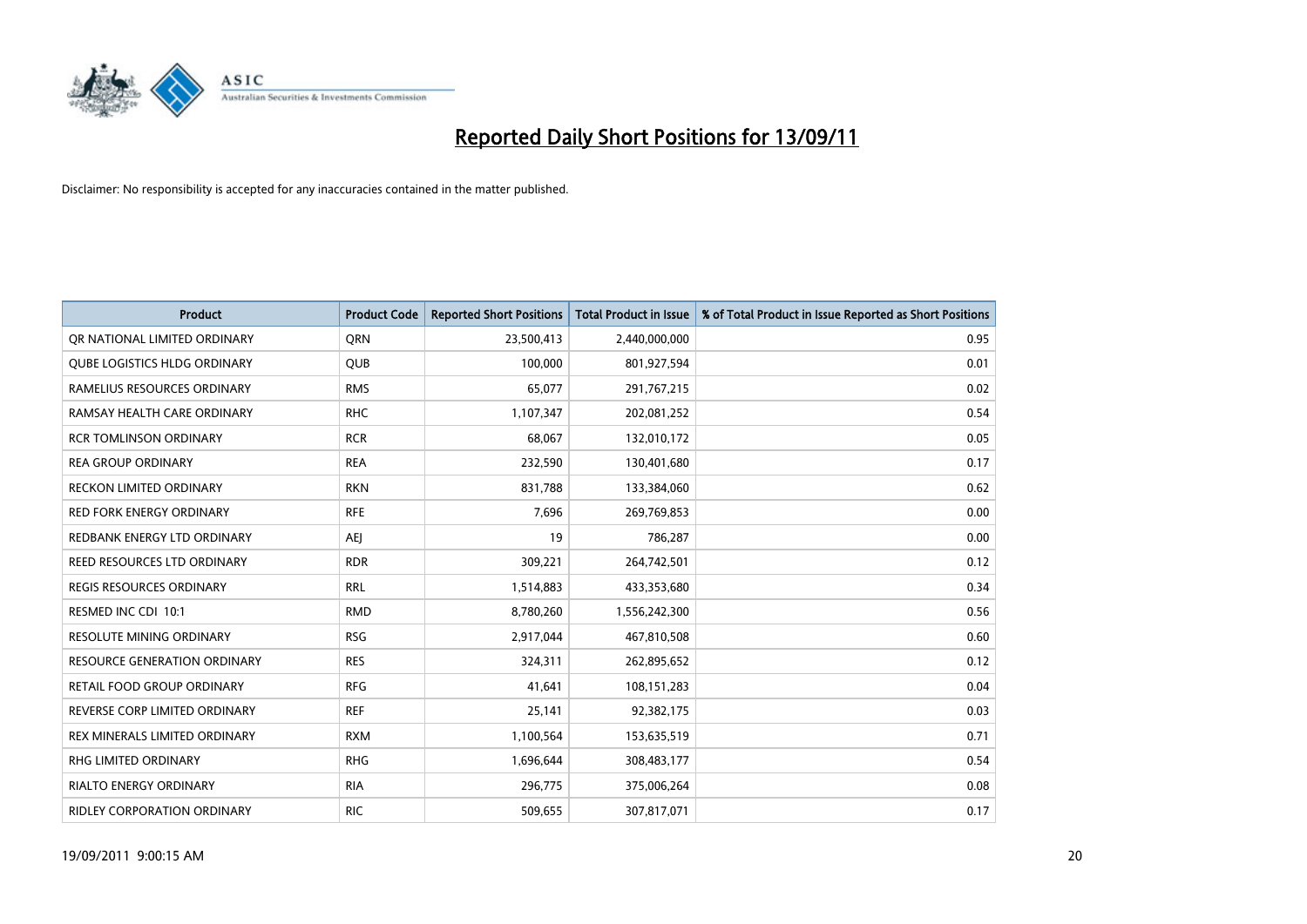

| <b>Product</b>                | <b>Product Code</b> | <b>Reported Short Positions</b> | <b>Total Product in Issue</b> | % of Total Product in Issue Reported as Short Positions |
|-------------------------------|---------------------|---------------------------------|-------------------------------|---------------------------------------------------------|
| RIO TINTO LIMITED ORDINARY    | <b>RIO</b>          | 19,840,205                      | 435,758,720                   | 4.55                                                    |
| RIVERCITY MOTORWAY STAPLED    | <b>RCY</b>          | 132,000                         | 957,010,115                   | 0.01                                                    |
| ROBUST RESOURCES ORDINARY     | <b>ROL</b>          | 1,133,429                       | 84,944,097                    | 1.34                                                    |
| ROC OIL COMPANY ORDINARY      | <b>ROC</b>          | 1,149,188                       | 713,254,560                   | 0.16                                                    |
| ROYAL WOLF HOLDINGS ORDINARY  | <b>RWH</b>          | 60,000                          | 100,387,052                   | 0.06                                                    |
| SAI GLOBAL LIMITED ORDINARY   | SAI                 | 2,508,855                       | 200,003,759                   | 1.24                                                    |
| SALMAT LIMITED ORDINARY       | <b>SLM</b>          | 1,020,844                       | 159,784,049                   | 0.64                                                    |
| SANDFIRE RESOURCES ORDINARY   | <b>SFR</b>          | 1,799,326                       | 149,919,969                   | 1.21                                                    |
| SANTOS LTD ORDINARY           | <b>STO</b>          | 17,746,120                      | 878,130,147                   | 2.00                                                    |
| SARACEN MINERAL ORDINARY      | <b>SAR</b>          | 785,481                         | 492,251,415                   | 0.16                                                    |
| SEDGMAN LIMITED ORDINARY      | <b>SDM</b>          | 333,255                         | 209,752,689                   | 0.15                                                    |
| <b>SEEK LIMITED ORDINARY</b>  | <b>SEK</b>          | 18,178,757                      | 337,079,207                   | 5.38                                                    |
| SELECT HARVESTS ORDINARY      | <b>SHV</b>          | 385,320                         | 56,226,960                    | 0.69                                                    |
| SENETAS CORPORATION ORDINARY  | <b>SEN</b>          | 756,999                         | 463,105,195                   | 0.16                                                    |
| SENEX ENERGY LIMITED ORDINARY | SXY                 | 400.000                         | 760,722,223                   | 0.05                                                    |
| SERVCORP LIMITED ORDINARY     | SRV                 | 70,636                          | 98,440,807                    | 0.07                                                    |
| SERVICE STREAM ORDINARY       | <b>SSM</b>          | 432,924                         | 283,418,867                   | 0.15                                                    |
| SEVEN GROUP HOLDINGS ORDINARY | <b>SVW</b>          | 1,128,050                       | 306,410,281                   | 0.36                                                    |
| SEVEN WEST MEDIA LTD ORDINARY | <b>SWM</b>          | 2,049,993                       | 610,327,899                   | 0.34                                                    |
| SIGMA PHARMACEUTICAL ORDINARY | <b>SIP</b>          | 15,566,737                      | 1,178,626,572                 | 1.31                                                    |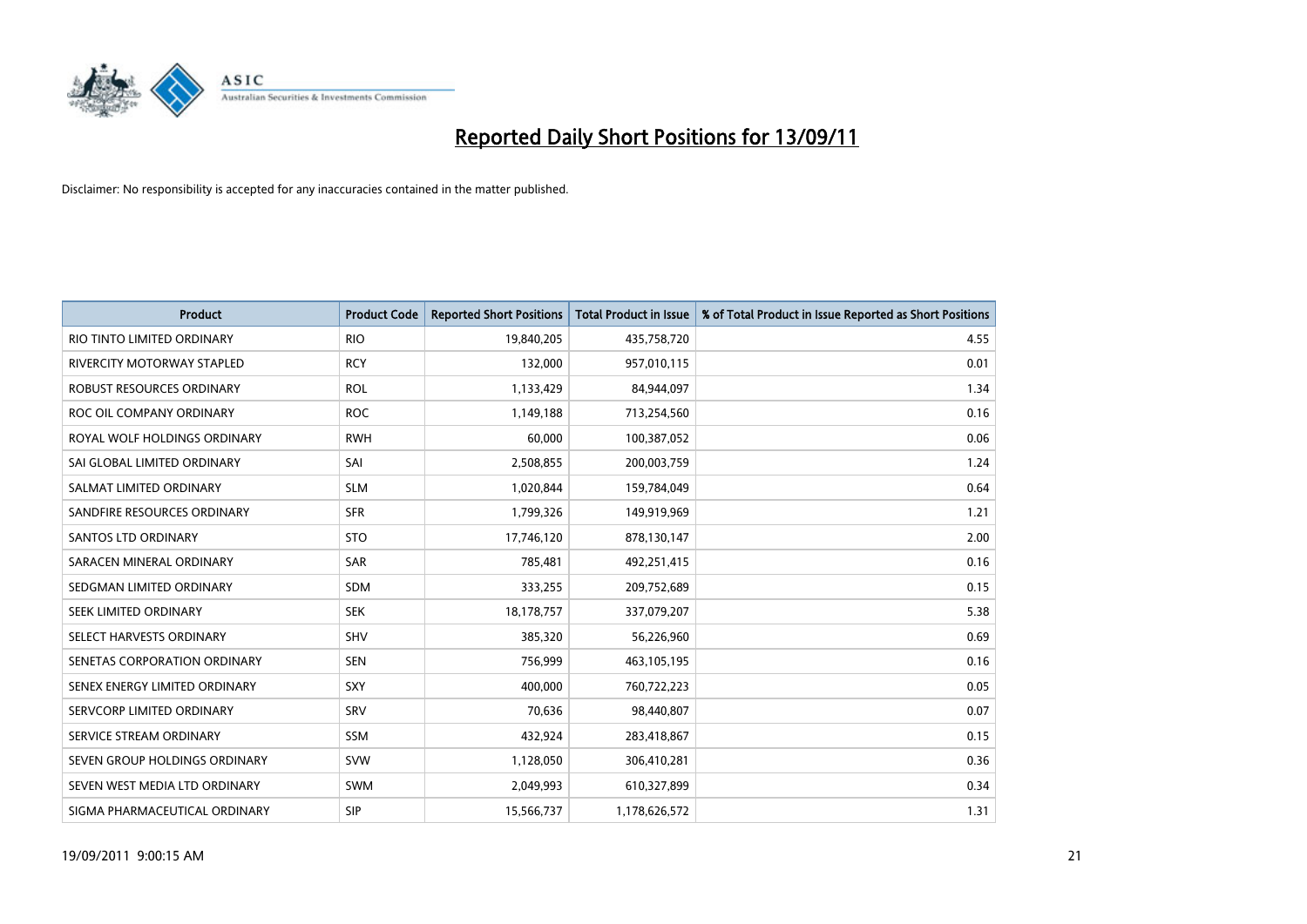

| <b>Product</b>                           | <b>Product Code</b> | <b>Reported Short Positions</b> | Total Product in Issue | % of Total Product in Issue Reported as Short Positions |
|------------------------------------------|---------------------|---------------------------------|------------------------|---------------------------------------------------------|
| SILEX SYSTEMS ORDINARY                   | <b>SLX</b>          | 542,216                         | 170,133,997            | 0.32                                                    |
| SILVER LAKE RESOURCE ORDINARY            | <b>SLR</b>          | 71,863                          | 178,922,838            | 0.04                                                    |
| SIMS METAL MGMT LTD ORDINARY             | SGM                 | 2,896,899                       | 205,415,458            | 1.40                                                    |
| SINGAPORE TELECOMM. CHESS DEPOSITARY INT | <b>SGT</b>          | 6,166,482                       | 168,828,658            | 3.65                                                    |
| SIRIUS RESOURCES NL ORDINARY             | <b>SIR</b>          | 82,500                          | 137,134,586            | 0.06                                                    |
| SKILLED GROUP LTD ORDINARY               | <b>SKE</b>          | 27,129                          | 233, 243, 776          | 0.01                                                    |
| SKY CITY ENTERTAIN, ORDINARY             | <b>SKC</b>          | 3,050                           | 576,958,340            | 0.00                                                    |
| SMS MANAGEMENT, ORDINARY                 | <b>SMX</b>          | 148,569                         | 68,290,180             | 0.21                                                    |
| SONIC HEALTHCARE ORDINARY                | <b>SHL</b>          | 5,487,394                       | 389,969,875            | 1.41                                                    |
| SOUL PATTINSON (W.H) ORDINARY            | SOL                 | 18,577                          | 238,640,580            | 0.01                                                    |
| SP AUSNET STAPLED SECURITIES             | <b>SPN</b>          | 3,936,850                       | 2,850,932,204          | 0.14                                                    |
| SPARK INFRASTRUCTURE STAPLED NOTE & UNIT | SKI                 | 16,420,101                      | 1,326,734,264          | 1.23                                                    |
| SPDR 200 FUND ETF UNITS                  | <b>STW</b>          | 8                               | 51,778,556             | 0.00                                                    |
| SPECIALTY FASHION ORDINARY               | <b>SFH</b>          | 810,708                         | 191,786,121            | 0.42                                                    |
| SPOTLESS GROUP LTD ORDINARY              | <b>SPT</b>          | 1,390,579                       | 262,766,725            | 0.52                                                    |
| ST BARBARA LIMITED ORDINARY              | <b>SBM</b>          | 9,023,207                       | 325,615,389            | 2.78                                                    |
| STAGING CONNECTIONS ORDINARY             | <b>STG</b>          | 2,917,189                       | 78,317,726             | 3.72                                                    |
| STANMORE COAL LTD ORDINARY               | <b>SMR</b>          | 94,646                          | 89,791,402             | 0.11                                                    |
| STARPHARMA HOLDINGS ORDINARY             | SPL                 | 1,135,677                       | 248,026,578            | 0.46                                                    |
| STH AMERICAN COR LTD ORDINARY            | SAY                 | 9,200                           | 257,785,604            | 0.00                                                    |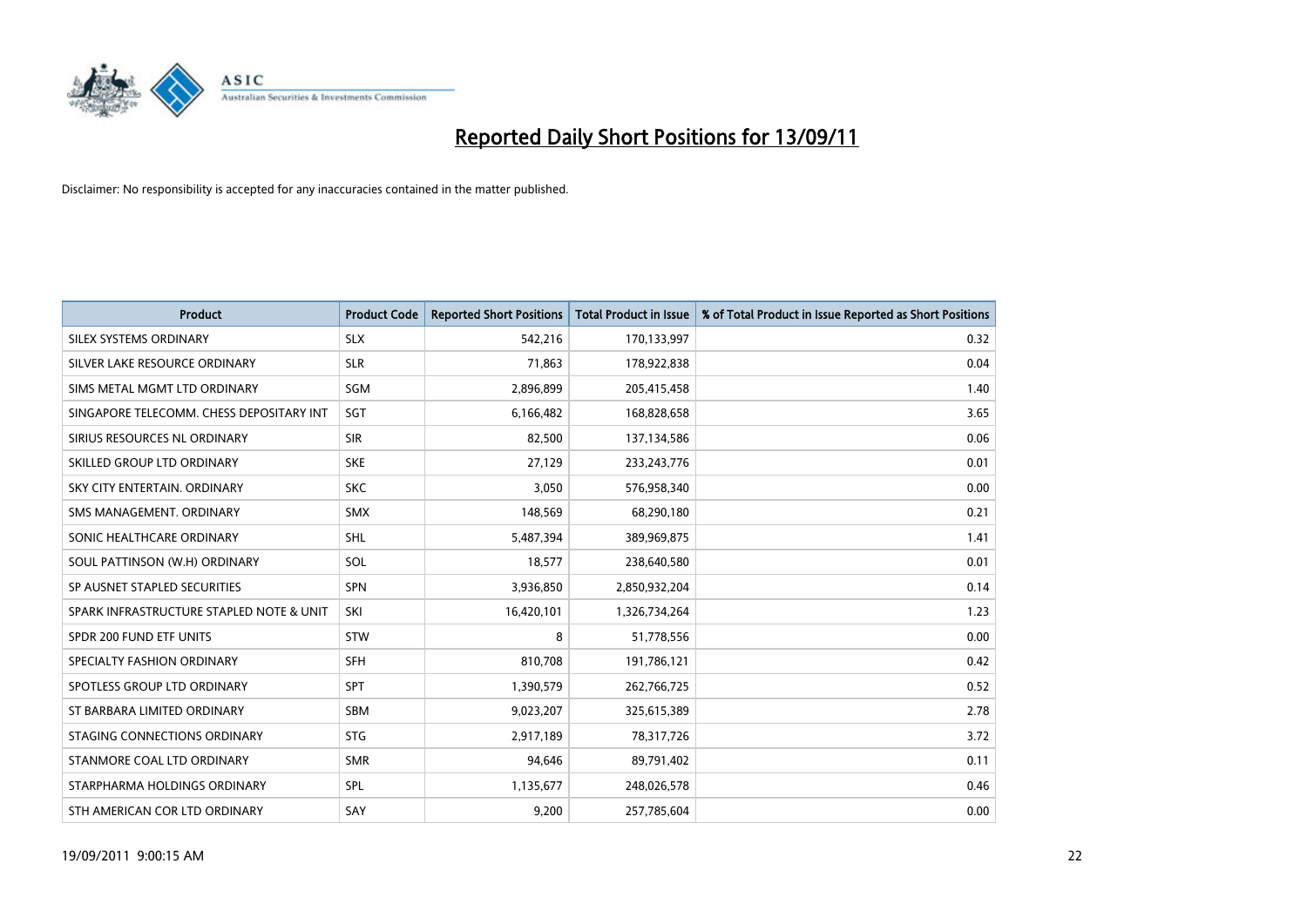

| <b>Product</b>                      | <b>Product Code</b> | <b>Reported Short Positions</b> | Total Product in Issue | % of Total Product in Issue Reported as Short Positions |
|-------------------------------------|---------------------|---------------------------------|------------------------|---------------------------------------------------------|
| STHN CROSS MEDIA ORDINARY           | SXL                 | 3,012,652                       | 705,766,444            | 0.43                                                    |
| STOCKLAND UNITS/ORD STAPLED         | <b>SGP</b>          | 15,567,662                      | 2,383,036,717          | 0.65                                                    |
| STRAITS RES LTD. ORDINARY           | SRQ                 | 7,710,316                       | 324,796,141            | 2.37                                                    |
| STW COMMUNICATIONS ORDINARY         | SGN                 | 269,055                         | 364,310,964            | 0.07                                                    |
| <b>SUNCORP GROUP LTD ORDINARY</b>   | <b>SUN</b>          | 12,744,832                      | 1,286,600,980          | 0.94                                                    |
| SUNDANCE ENERGY ORDINARY            | <b>SEA</b>          | 261,992                         | 277,098,474            | 0.10                                                    |
| SUNDANCE RESOURCES ORDINARY         | <b>SDL</b>          | 8,562,625                       | 2,887,654,669          | 0.29                                                    |
| SUNLAND GROUP LTD ORDINARY          | <b>SDG</b>          | 52,406                          | 220,457,476            | 0.02                                                    |
| SUPER RET REP LTD ORDINARY          | SUL                 | 277,248                         | 130,528,739            | 0.21                                                    |
| SWICK MINING ORDINARY               | <b>SWK</b>          | 1.548                           | 236,724,970            | 0.00                                                    |
| SYMEX HOLDINGS ORDINARY             | <b>SYM</b>          | 6.633                           | 189,166,670            | 0.00                                                    |
| TABCORP HOLDINGS LTD ORDINARY       | <b>TAH</b>          | 14,440,501                      | 688,019,737            | 2.10                                                    |
| <b>TALENT2 INTERNATION ORDINARY</b> | <b>TWO</b>          | 100,525                         | 146,539,334            | 0.07                                                    |
| TAP OIL LIMITED ORDINARY            | <b>TAP</b>          | 683.489                         | 240,995,311            | 0.28                                                    |
| TASSAL GROUP LIMITED ORDINARY       | <b>TGR</b>          | 80,214                          | 146,304,404            | 0.04                                                    |
| <b>TATTS GROUP LTD ORDINARY</b>     | <b>TTS</b>          | 20,842,019                      | 1,318,687,024          | 1.57                                                    |
| <b>TECHNOLOGY ONE ORDINARY</b>      | <b>TNE</b>          | 10,000                          | 303,379,455            | 0.00                                                    |
| TELECOM CORPORATION ORDINARY        | <b>TEL</b>          | 18,533,553                      | 1,924,707,065          | 0.96                                                    |
| TELSTRA CORPORATION, ORDINARY       | <b>TLS</b>          | 65,627,806                      | 12,443,074,357         | 0.54                                                    |
| TEN NETWORK HOLDINGS ORDINARY       | <b>TEN</b>          | 32,075,920                      | 1,045,236,720          | 3.03                                                    |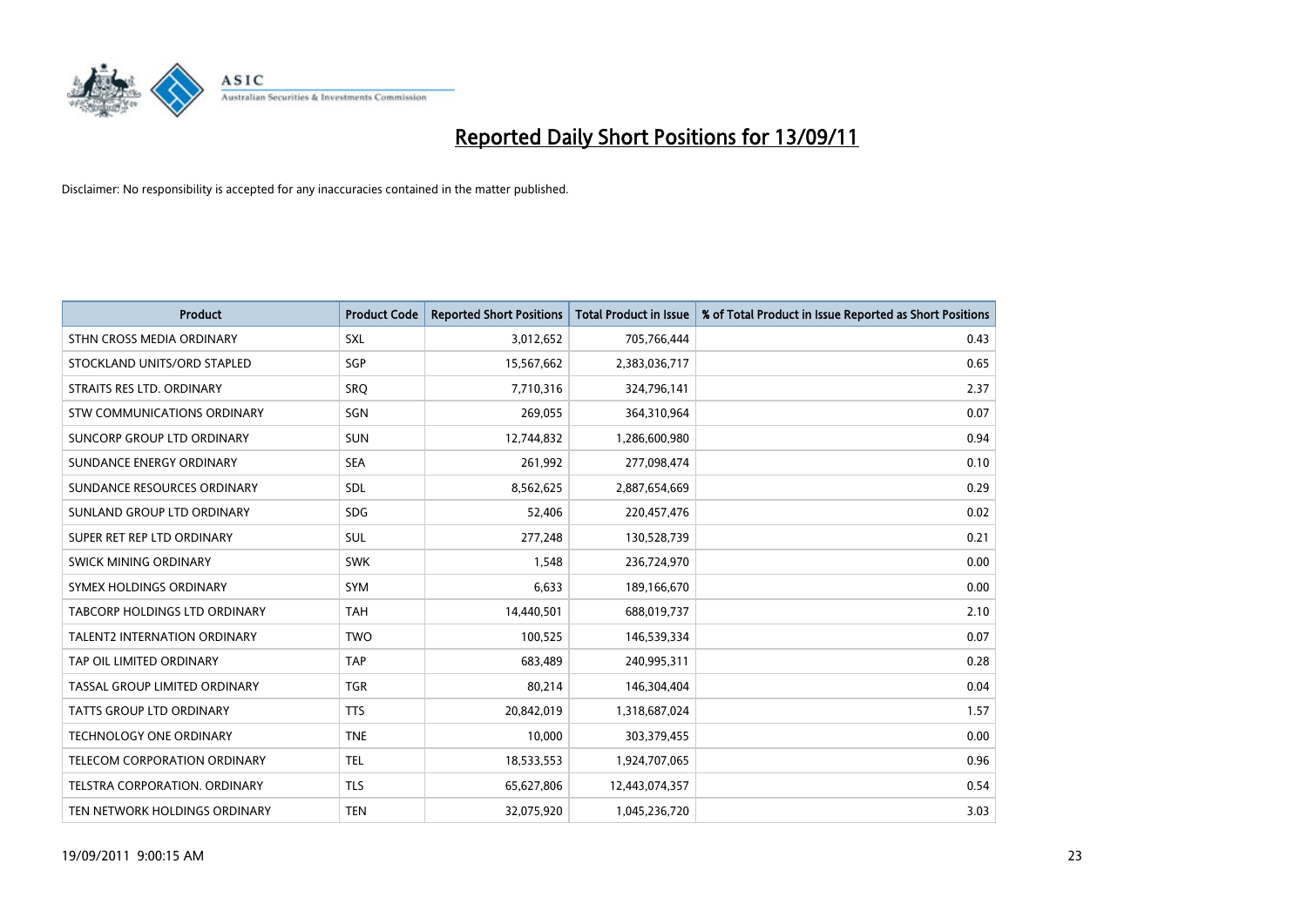

| <b>Product</b>                       | <b>Product Code</b> | <b>Reported Short Positions</b> | Total Product in Issue | % of Total Product in Issue Reported as Short Positions |
|--------------------------------------|---------------------|---------------------------------|------------------------|---------------------------------------------------------|
| TERANGA GOLD CORP CDI 1:1            | <b>TGZ</b>          | 425,337                         | 154,166,054            | 0.27                                                    |
| TEXON PETROLEUM LTD ORDINARY         | <b>TXN</b>          | 99,383                          | 242,539,848            | 0.04                                                    |
| TFS CORPORATION LTD ORDINARY         | <b>TFC</b>          | 238,866                         | 276,453,042            | 0.08                                                    |
| THE REJECT SHOP ORDINARY             | <b>TRS</b>          | 1,075,866                       | 26,071,170             | 4.11                                                    |
| THOR MINING PLC CHESS DEPOSITARY 1:1 | <b>THR</b>          | 2,307                           | 222,489,120            | 0.00                                                    |
| THORN GROUP LIMITED ORDINARY         | <b>TGA</b>          | 46,037                          | 146,091,970            | 0.03                                                    |
| <b>TIGER RESOURCES ORDINARY</b>      | <b>TGS</b>          | 128,896                         | 671,110,549            | 0.02                                                    |
| TISHMAN SPEYER UNITS                 | <b>TSO</b>          | 41,524                          | 338,440,904            | 0.01                                                    |
| TNG LIMITED ORDINARY                 | <b>TNG</b>          | 4,321                           | 284,803,062            | 0.00                                                    |
| TOLL HOLDINGS LTD ORDINARY           | <b>TOL</b>          | 32,468,383                      | 710,128,531            | 4.55                                                    |
| TORO ENERGY LIMITED ORDINARY         | <b>TOE</b>          | 35,404                          | 965,436,676            | 0.00                                                    |
| <b>TOWER LIMITED ORDINARY</b>        | <b>TWR</b>          | 689,519                         | 265,176,580            | 0.26                                                    |
| <b>TOX FREE SOLUTIONS ORDINARY</b>   | <b>TOX</b>          | 54,881                          | 96,503,382             | 0.05                                                    |
| TPG TELECOM LIMITED ORDINARY         | <b>TPM</b>          | 6,165,905                       | 783,481,644            | 0.79                                                    |
| <b>TRANSFIELD SERVICES ORDINARY</b>  | <b>TSE</b>          | 3,851,076                       | 549,715,957            | 0.69                                                    |
| TRANSPACIFIC INDUST. ORDINARY        | <b>TPI</b>          | 10,974,340                      | 960,638,735            | 1.13                                                    |
| TRANSURBAN GROUP TRIPLE STAPLED SEC. | <b>TCL</b>          | 2,106,072                       | 1,450,831,425          | 0.13                                                    |
| TREASURY WINE ESTATE ORDINARY        | <b>TWE</b>          | 19,778,531                      | 647,227,144            | 3.05                                                    |
| TRINITY GROUP STAPLED SECURITIES     | <b>TCQ</b>          | 3,419                           | 203,405,927            | 0.00                                                    |
| TROY RESOURCES NL ORDINARY           | <b>TRY</b>          | 149,394                         | 88,001,823             | 0.15                                                    |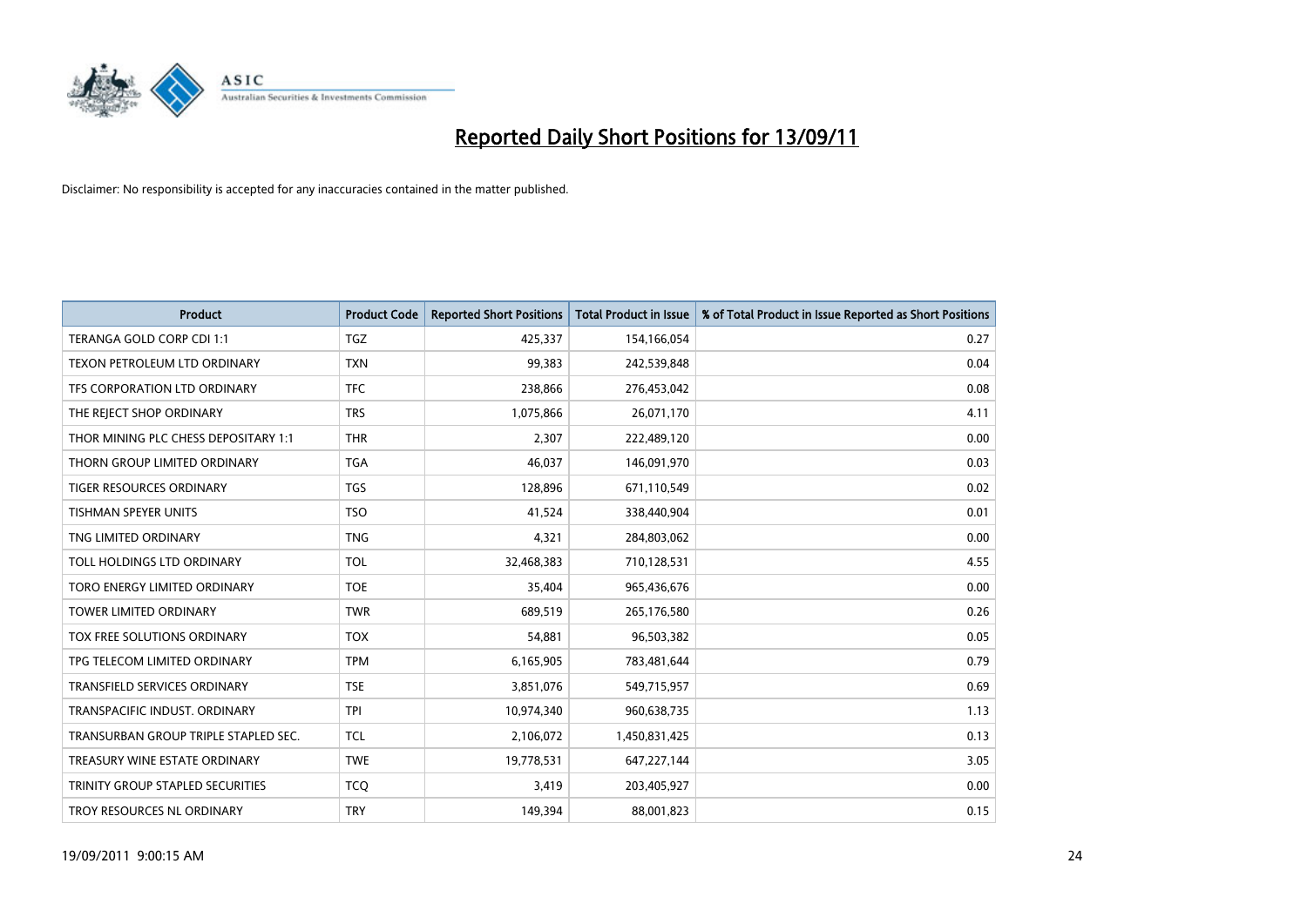

| <b>Product</b>                         | <b>Product Code</b> | <b>Reported Short Positions</b> | Total Product in Issue | % of Total Product in Issue Reported as Short Positions |
|----------------------------------------|---------------------|---------------------------------|------------------------|---------------------------------------------------------|
| UGL LIMITED ORDINARY                   | <b>UGL</b>          | 5,907,512                       | 166,047,171            | 3.53                                                    |
| UNILIFE CORPORATION CDI 6:1            | <b>UNS</b>          | 836,327                         | 267,082,637            | 0.31                                                    |
| UXC LIMITED ORDINARY                   | <b>UXC</b>          | 120,239                         | 306,933,250            | 0.04                                                    |
| <b>VDM GROUP LIMITED ORDINARY</b>      | <b>VMG</b>          | 11,116                          | 193,127,749            | 0.01                                                    |
| <b>VENTURE MINERALS ORDINARY</b>       | <b>VMS</b>          | 278,935                         | 221,093,592            | 0.12                                                    |
| <b>VIRALYTICS LIMITED ORDINARY</b>     | <b>VLA</b>          |                                 | 59,183,275             | 0.00                                                    |
| <b>VIRGIN BLUE HOLDINGS ORDINARY</b>   | <b>VBA</b>          | 34,791,900                      | 2,210,197,600          | 1.57                                                    |
| <b>VISION GROUP HLDGS ORDINARY</b>     | <b>VGH</b>          | 78,000                          | 74,520,926             | 0.10                                                    |
| VITA GROUP LTD ORDINARY                | <b>VTG</b>          | 75,190                          | 142,499,800            | 0.05                                                    |
| VITERRA INC CDI 1:1                    | <b>VTA</b>          | 3,828                           | 68,629,939             | 0.01                                                    |
| <b>WATPAC LIMITED ORDINARY</b>         | <b>WTP</b>          | 16,579                          | 183,341,382            | 0.00                                                    |
| <b>WDS LIMITED ORDINARY</b>            | <b>WDS</b>          | 701                             | 144,055,662            | 0.00                                                    |
| WEBJET LIMITED ORDINARY                | <b>WEB</b>          | 52,338                          | 74,436,278             | 0.07                                                    |
| <b>WESFARMERS LIMITED ORDINARY</b>     | <b>WES</b>          | 18,862,123                      | 1,005,791,581          | 1.86                                                    |
| WESFARMERS LIMITED PARTIALLY PROTECTED | <b>WESN</b>         | 90,435                          | 151,280,581            | 0.04                                                    |
| <b>WESTERN AREAS NL ORDINARY</b>       | <b>WSA</b>          | 8,835,066                       | 179,735,899            | 4.91                                                    |
| WESTERN DESERT RES. ORDINARY           | <b>WDR</b>          | 948                             | 206,935,914            | 0.00                                                    |
| WESTFIELD GROUP ORD/UNIT STAPLED SEC   | <b>WDC</b>          | 9,613,870                       | 2,308,988,539          | 0.39                                                    |
| WESTFIELD RETAIL TST UNIT STAPLED      | <b>WRT</b>          | 48,739,582                      | 3,054,166,195          | 1.58                                                    |
| WESTPAC BANKING CORP ORDINARY          | <b>WBC</b>          | 58,608,739                      | 3,030,210,327          | 1.92                                                    |